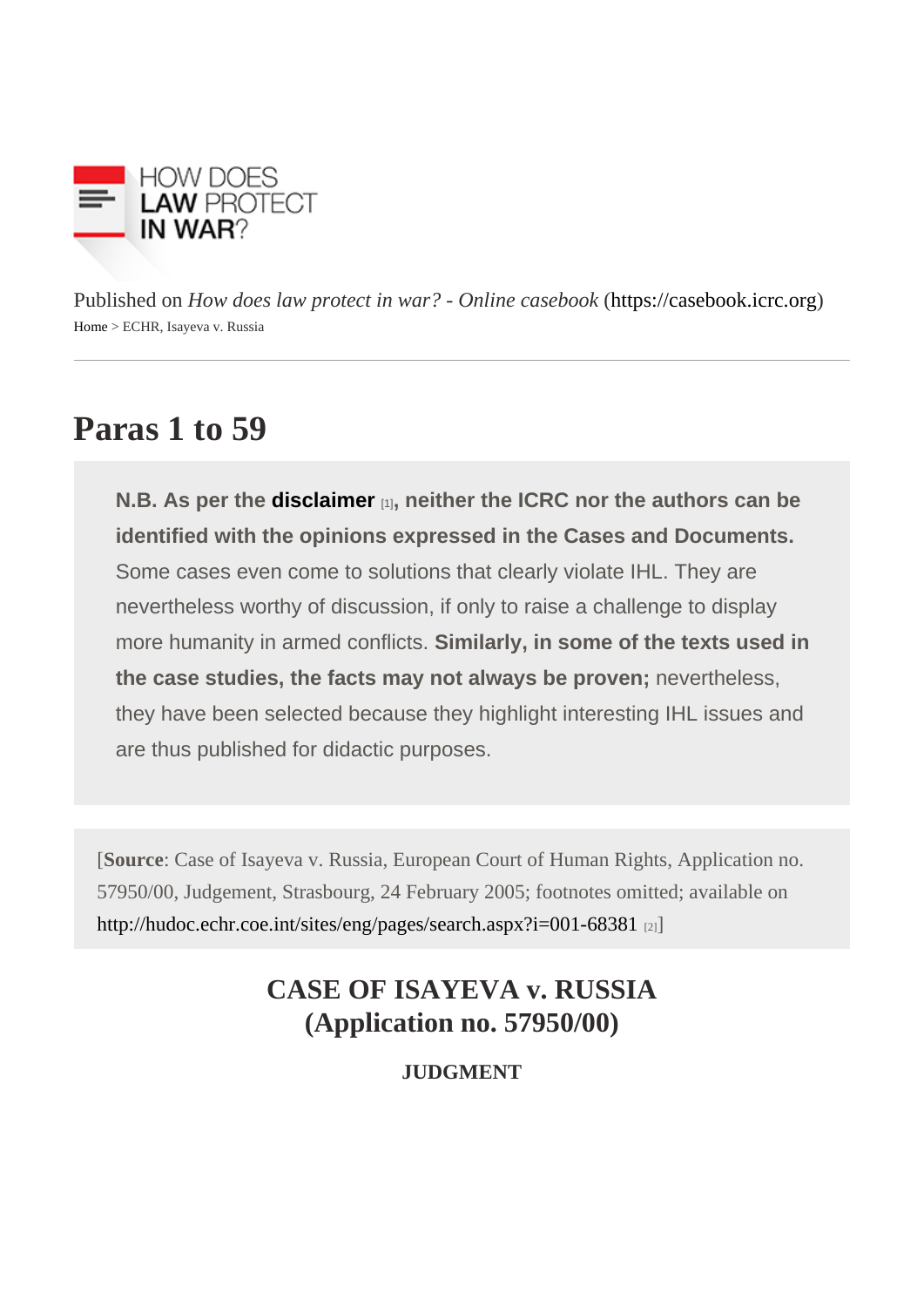## **STRASBOURG**

## **24 February 2005**

In the case of Isayeva v. Russia,

The European Court of Human Rights (Former First Section), sitting as a Chamber [...]

Having deliberated in private on 14 October 2004 and 27 January 2005, Delivers the following judgment, which was adopted on the last-mentioned date:

## **PROCEDURE**

- 1. The case originated in an application (no. 57950/00) against the Russian Federation lodged with the Court under [...] the Convention for the Protection of Human Rights and Fundamental Freedoms ("the Convention") by a Russian national, Ms Zara Adamovna Isayeva ("the applicant"), on 27 April 2000. [...]
- $3.$  The applicant alleged that she was a victim of indiscriminate bombing by the Russian military of her native village of Katyr-Yurt on 4 February 2000. As a result of the bombing, the applicant's son and three nieces were killed. She alleged a violation of Articles 2 [right to life] and 13 [effective remedy before a national authority] of the Convention. [...]

## **THE FACTS**

- **I. THE CIRCUMSTANCES OF THE CASE [...]**
- **A. The facts [...]**

## **1. The attack on Katyr-Yurt**

12. In autumn 1999 Russian federal military forces launched operations in Chechnya. In December 1999 rebel fighters ("*boyeviki*") were blocked by the advancing federal forces in Grozny, where fierce fighting took place.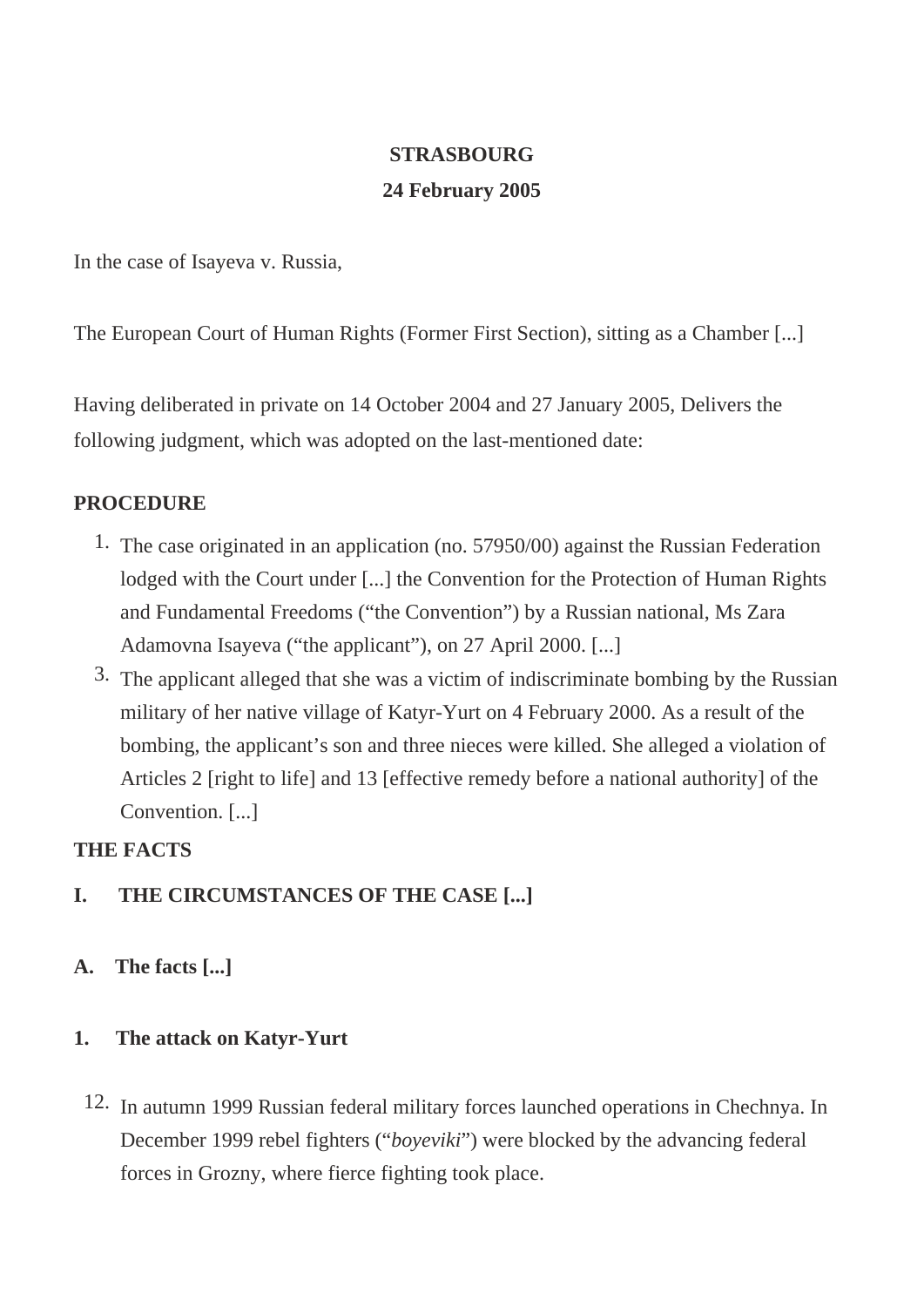- 13. The applicant submits that at the end of January 2000 a special operation was planned and executed by the federal military commanders in order to entice the rebel forces from Grozny. Within that plan, the fighters were led to believe that a safe exit would be possible out of Grozny towards the mountains in the south of the republic. Money was paid by the fighters to the military for information about the exit and for the safe passage. Late at night on 29 January 2000 the fighters left the besieged city and moved south. They were allowed to leave the city. However, once they had left the city they were caught in minefields and the artillery and air force bombarded them along the route. [...]
- 15. A significant group of Chechen fighters ranging from several hundred to four thousand persons – entered the village of Katyr-Yurt early on the morning of 4 February 2000. According to the applicant, the arrival of the fighters in the village was totally unexpected and the villagers were not warned in advance of the ensuing fighting or about safe exit routes.
- 16. The applicant submitted that the population of Katyr-Yurt at the relevant time was about 25,000 persons, including local residents and internally displaced persons (IDPs) from elsewhere in Chechnya. She also submitted that their village had been declared a "safe zone", which attracted people fleeing from fighting taking place in other districts of Chechnya.
- 17. The applicant submitted that the bombing started suddenly in the early hours of 4 February 2000. The applicant and her family hid in the cellar of their house. When the shelling subsided at about 3 p.m. the applicant and her family went outside and saw that other residents of the village were packing their belongings and leaving, because the military had apparently granted safe passage to the village's residents. The applicant and her family, together with their neighbours, entered a Gazel minibus and drove along Ordzhonikidze road, heading out of the village. While they were on the road, the planes reappeared, descended and bombed cars on the road. This occurred at about 3.30 p.m.
- 18. The applicant's son, Zelimkhan Isayev (aged 23) was hit by shrapnel and died within a few minutes. Three other persons in the vehicle were also wounded. During the same attack the applicant's three nieces were killed: Zarema Batayeva (aged 15), Kheda Batayeva (aged 13) and Marem (also spelled Maryem) Batayeva (aged 6). The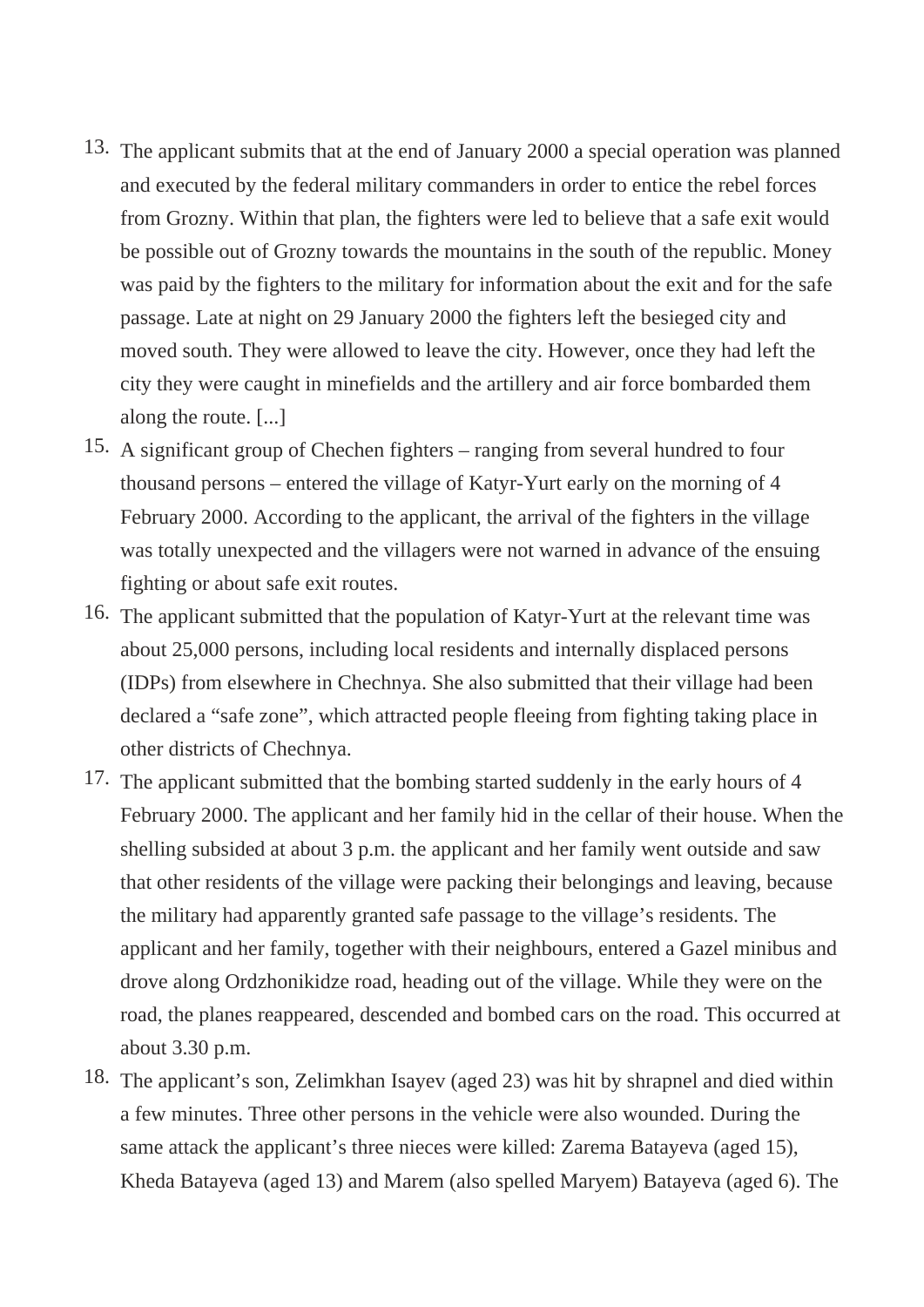applicant also submitted that her nephew, Zaur Batayev, was wounded on that day and became handicapped as a result. [...]

- 19. The applicant submitted that the bombardment was indiscriminate and that the military used heavy and indiscriminate weapons, such as heavy aviation bombs and multiple rocket launchers. In total, the applicant submits that over 150 people were killed in the village during the bombing, many of whom were displaced persons from elsewhere in Chechnya. [...]
- 23. According to the Government, at the beginning of February 2000 a large group of Chechen fighters, headed by the field commander Gelayev and numbering over 1,000 persons forced their way south after leaving Grozny. On the night of 4 February 2000 they captured Katyr-Yurt. The fighters were well-trained and equipped with various large-calibre firearms, grenade- and mine-launchers, snipers' guns and armoured vehicles. Some of the population of Katyr-Yurt had already left by that time, whilst others were hiding in their houses. The fighters seized stone and brick houses in the village and converted them into fortified defence points. The fighters used the population of Katyr-Yurt as a human shield. [...]
- 25. The federal troops gave the fighters an opportunity to surrender, which they rejected. A safe passage was offered to the residents of Katyr-Yurt. In order to convey the information about safe exit routes, the military authorities informed the head of the village administration. They also used a mobile broadcasting station which entered the village and a Mi-8 helicopter equipped with loudspeakers. In order to ensure order amongst the civilians leaving the village, two roadblocks were established at the exits from the village. However, the fighters prevented many people from leaving the village.
- 26. Once the residents had left, the federal forces called on the air force and the artillery to strike at the village. The designation of targets was based on incoming intelligence information. The military operation lasted until 6 February 2000. The Government submitted that some residents remained in Katyr-Yurt because the fighters did not allow them to leave. This led to significant civilian casualties – 46 civilians were killed, [...].
- 27. According to the Government's observations on the admissibility of the complaint, 53 federal servicemen were killed and over 200 were wounded during the assault on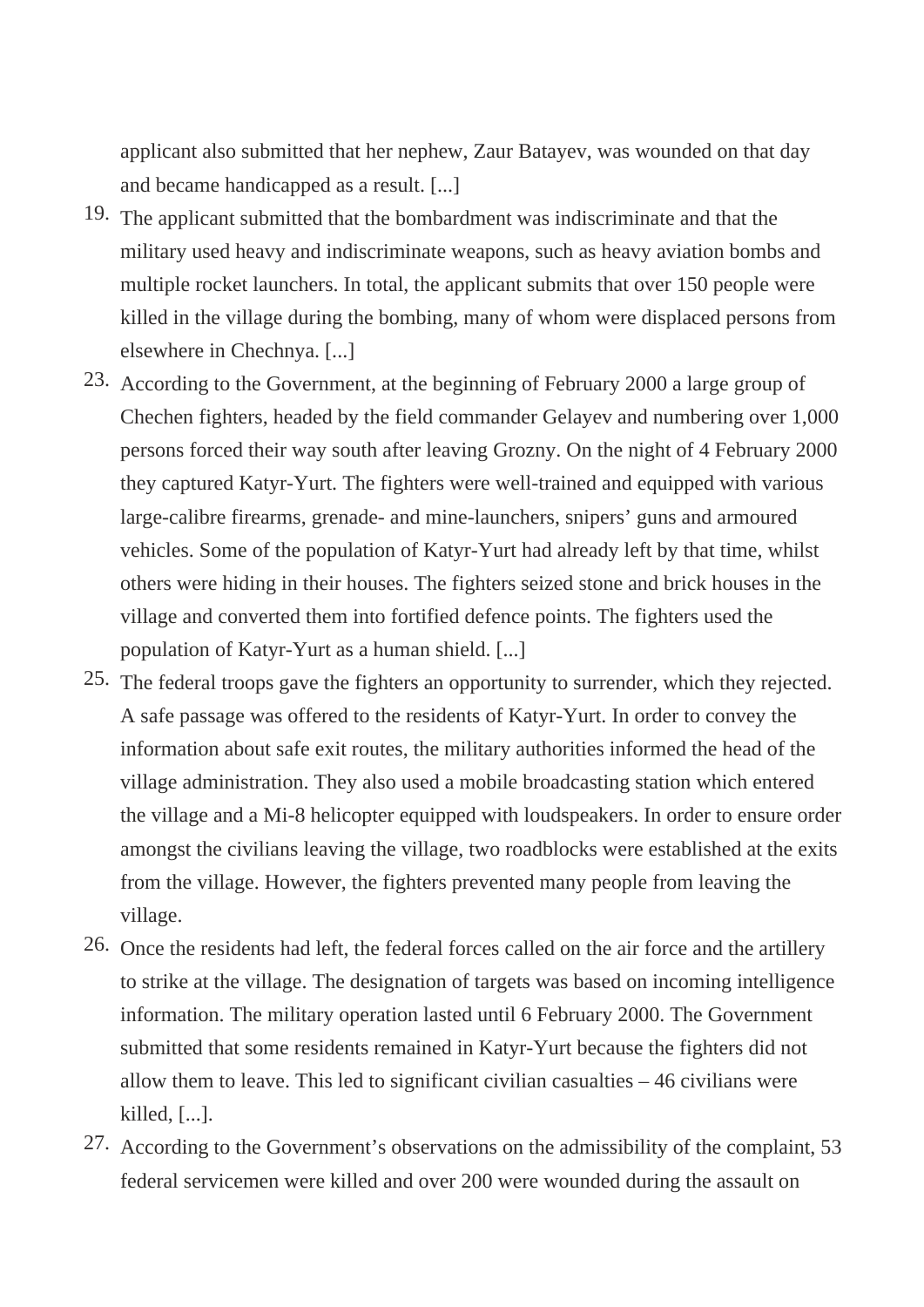Katyr-Yurt. The Government also submitted that, as a result of the military operation, over 180 fighters were killed and over 240 injured. No information about combatant casualties on either side was contained in their observations on the merits. The criminal investigation file reviewed by the Court similarly contains no information on non-civilian casualties.

28. The events at the beginning of February 2000 were reported in the Russian and international media and in NGO reports. Some of the reports spoke of serious civilian casualties in Katyr-Yurt and other villages during the military operation at the end of January – beginning of February 2000.

## **2. The investigation of the attack [...]**

- 30. On 24 August 2002 the military prosecutor of military unit no. 20102 replied to the NGO Memorial's enquiry about a criminal investigation. The letter stated that a prosecutor's review had been conducted following the publication on 21 February 2000 in the Novaya Gazeta newspaper of article entitled "167 Civilians Dead in Chechen Village of Katyr-Yurt". The review established that between 3 and 7 February 2000 a special military operation aimed at the destruction of illegal armed groups had taken place in Katyr-Yurt. The Western Alignment of the army and the interior troops had performed the operation according to a previously prepared plan: the village had been blocked and civilians had been allowed to leave through a corridor. The command corps of the operation had assisted the villagers to leave the village and to remove their possessions. Once the commanders were certain that the civilians had left the village, missiles had been deployed against Katyr-Yurt. Other means had also been employed to destroy the fighters. No civilians had been harmed as a result of the operation, as confirmed by the commandant of the security area of the Urus-Martan district On the basis of the above, on 1 April 2000 the prosecutors refused to open an investigation into the alleged deaths of civilians due to the absence of *corpus delicti*. The criminal investigation file reviewed by the Court contained no reference to this set of proceedings. [...]
- 32. In their further submissions the Government informed the Court that on 16 September 2000 a local prosecutor's office in Katyr-Yurt, acting on complaints from individuals,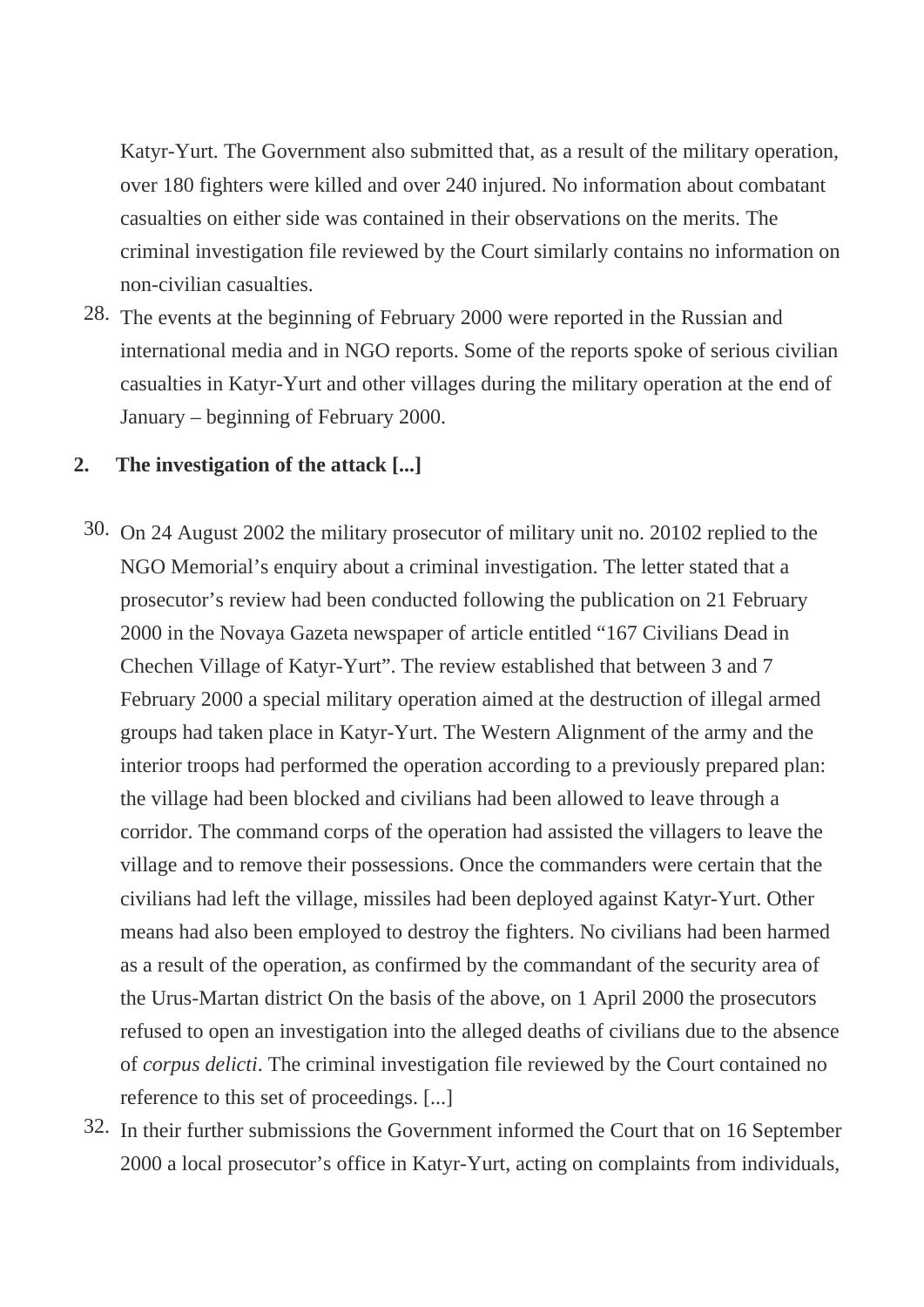had opened criminal case no. 14/00/0003-01 to investigate the deaths of several persons from a rocket strike in the vicinity of the village. The case concerned the attack on the Gazel minibus on 4 February 2000, as a result of which three civilians died and two others were wounded. In December 2000 the case file was forwarded to the office of the military prosecutor in military unit no. 20102. Later in 2001 the casefile was transferred for investigation to the military prosecutor of the Northern Caucasus Military Circuit in Rostov-on-Don.

- 33. The investigation confirmed the fact of the bombing of the village and the attack on the Gazel minivan, which led to the deaths of the applicant's son and three nieces and the wounding of her relatives. It identified and questioned several dozen witnesses and other victims of the assault on the village. The investigation identified 46 civilians who had died as a result of the strikes and 53 who had been wounded. In relation to this, several dozen persons were granted victim status and recognized as civil plaintiffs. The investigators also questioned military officers of various ranks, including the commanders of the operation, about the details of the operation and the use of combat weapons. The servicemen who were questioned as witnesses gave evidence about the details of the operation's planning and conduct. No charges were brought (see Part B below for a description of the documents in the investigation file).
- 34. The investigation also checked whether the victims had been among the insurgents or if members of the unlawful armed groups had been implicated in the killings.
- 35. On 13 March 2002 the investigation was closed due to a lack of corpus delicti. [...]

## *e) Identification and questioning of other victims [...]*

59. Roza D. testified that their house on the edge of the village was bombed on the morning of 4 February 2000. The first explosion occurred in her courtyard and wounded her two year old son, who died of his wounds early in the morning on 6 February. She remained in a cellar until 6 February, when she, with some other people, attempted to leave for Valerik. However, the roadblock was closed and the soldiers told them that they had an order from General Shamanov not to let anyone out. They remained in the cellar of an unfinished house on the edge of the village, near the exit to Valerik, for one more day, and on 8 February she returned home. [...]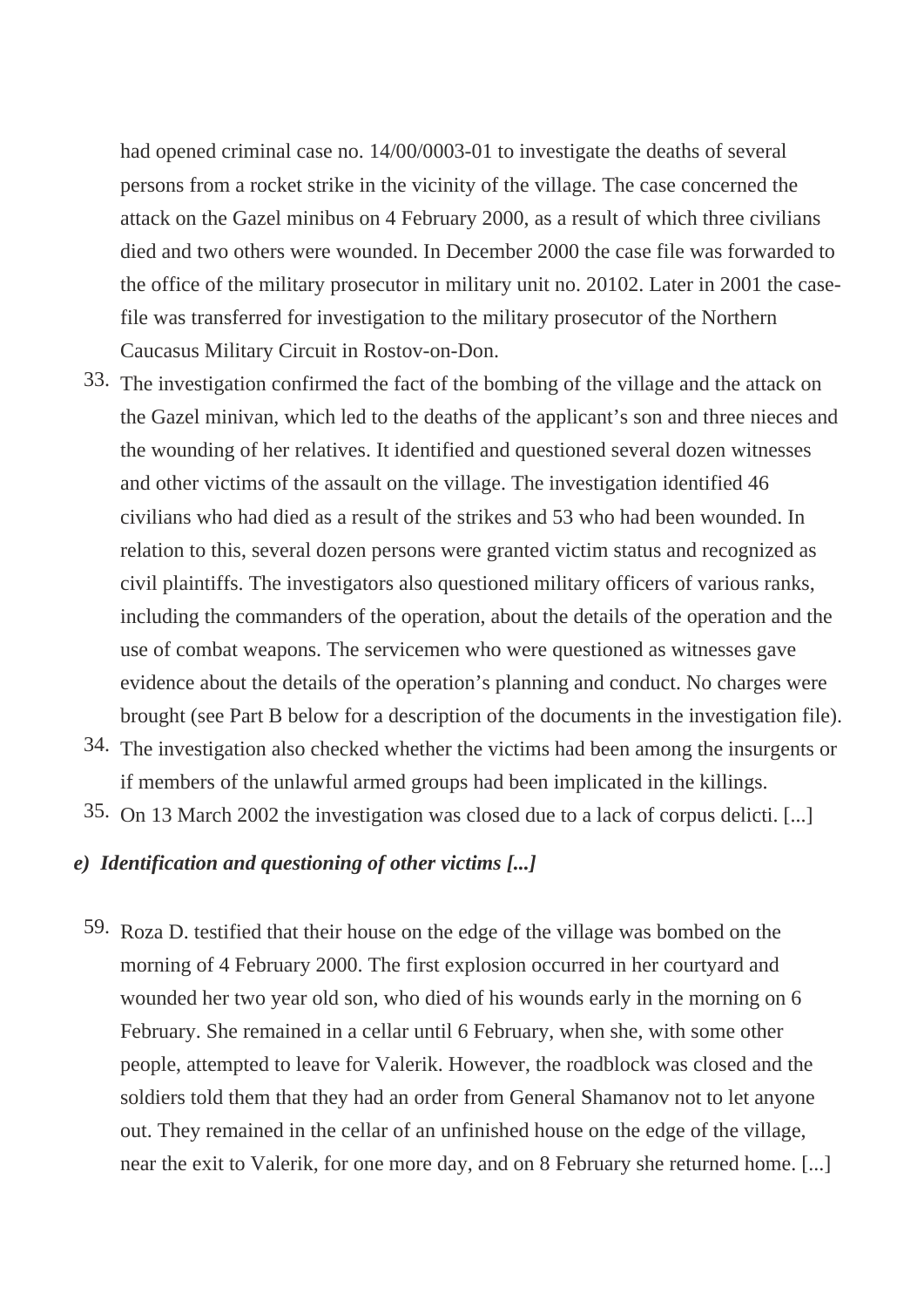## **Paras 66 to 110**

#### *g) Statement by Major-General Shamanov*

- 66. On 8 October 2001 the investigation questioned Major-General Vladimir Shamanov, who at the material time had headed the operations centre (OC) of the Western Zone Alignment in Chechnya, which had included the Achkhoy-Martan district [...].
- 69. On the morning of the day on which the operation started (Mr Shamanov could not recall the exact date) the fighters had attacked the federal forces. They were wellequipped and armed with automatic weapons, grenade-launchers and fire-launchers, and used trucks armoured with metal sheets. He stated:

"Realising that the identity check in the village could not be conducted by conventional means without entailing heavy losses among the contingent, Nedobitko, absolutely correctly from a military point of view, decided to employ army aviation and ground attack air forces, artillery and mine-launchers against the fortified positions of the fighters entrenched in the village. Failure to employ these firm and drastic measures in respect of the fighters would have entailed unreasonably high losses among the federal forces in conducting the special operation and a failure to accomplish the operative task in the present case. All this would have demonstrated impotence on the part of the federal authorities, would have called into question the successful completion of the counter-terrorist operation and the reinstatement of constitutional order in Chechnya. Failure to accomplish these tasks would threaten the security of the Russian Federation. Besides, our indecisiveness would have attracted new supporters to the illegal armed groups, who had adopted a wait-and-see attitude at the relevant time. This would have indefinitely extended the duration of the counterterrorist operation and would have entailed further losses among the federal forces and even higher civilian casualties."

70. He stated that the fire-power employed had been directed at the fighters' positions "on the edges of the village and in its centre, near the mosque". Civilians were allowed to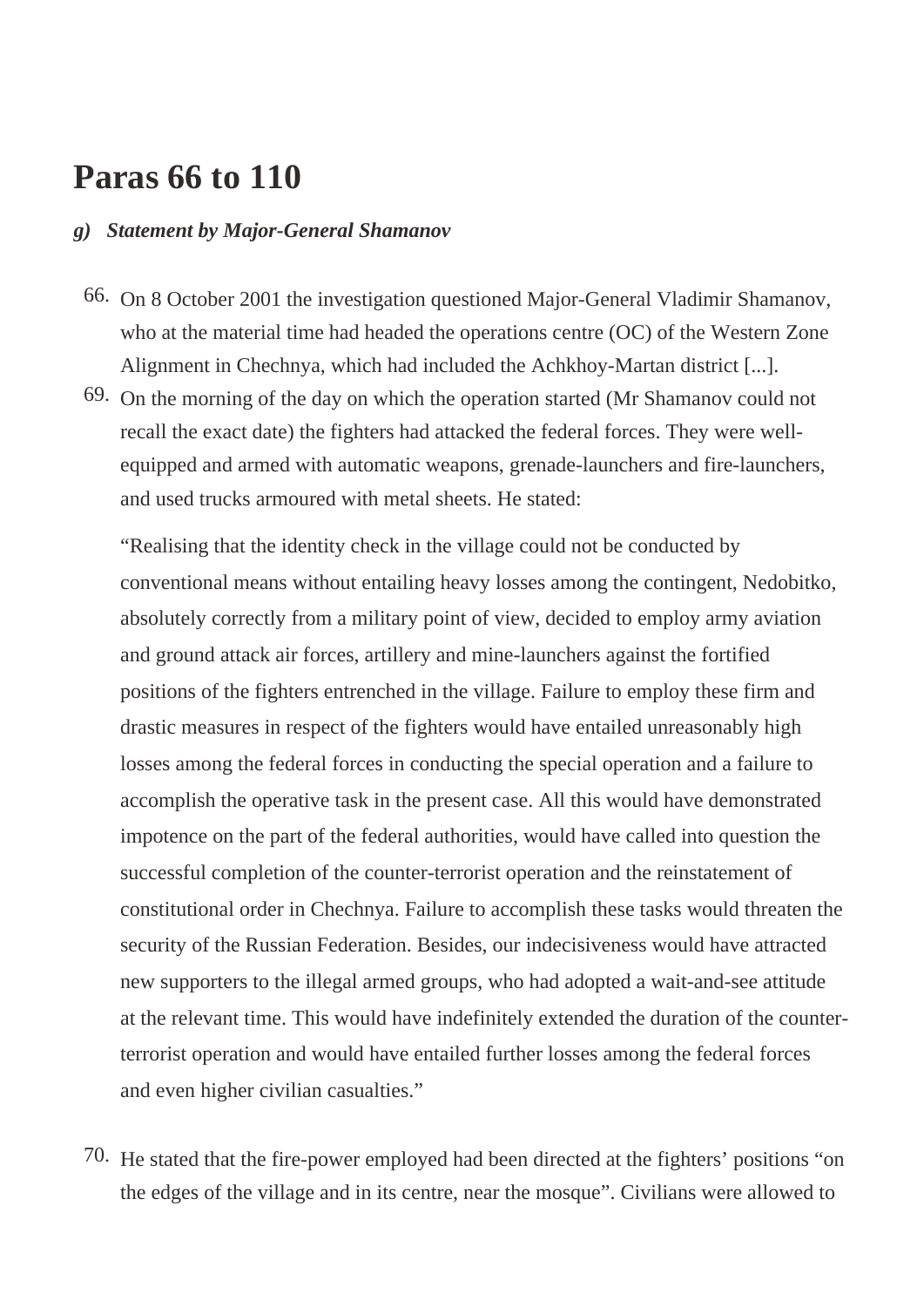leave the village. The fighters were offered surrender, with a guarantee of personal safety, which they refused. They thus used the villagers as a human shield, entailing high civilian casualties.

- 71. In his opinion, the population of Katyr-Yurt should have prevented the fighters' entry into the village. Had they done so, as had happened earlier in the village of Shalazhi, there would have been no need to conduct such a "severe mopping-up operation" and to deploy aviation and artillery, and thus the unfortunate civilian losses could have been avoided. The losses among fighters, in his estimation, were about 150 persons. The rest escaped from the village at night, under cover of thick fog.
- 72. He was asked what measures were taken to ensure maximum security of the civilians during the operation in Katyr-Yurt. In response, Mr Shamanov responded that Nedobitko used a Mi-8 helicopter equipped with loud-speakers to inform civilians about the safe exit routes he had established. [...]

## *h) Statement by Major-General Nedobitko [...]*

## 74. [...]

"From Shamanov I learnt that a large group of fighters, having escaped from Lermontov-Yurt, had entered Katyr-Yurt. Shamanov ordered me to conduct a special operation in Katyr-Yurt in order to detect and destroy the fighters.

I drew up a plan of the special operation, which defined units of isolation, units of search, rules of fire in case of enemy fire, positions of ... roadblocks... Two roadblocks were envisaged – one at the exit towards Achkhoy-Martan, another – towards Valerik. ... The involvement of aviation was foreseen should the situation deteriorate. The artillery actions were planned ... in advance in order to target the possible bandit groups' retreat routes and the lines of arrival of reserves to assist the besieged groups. The artillery were only to be involved in the event of enemy fire against the search groups.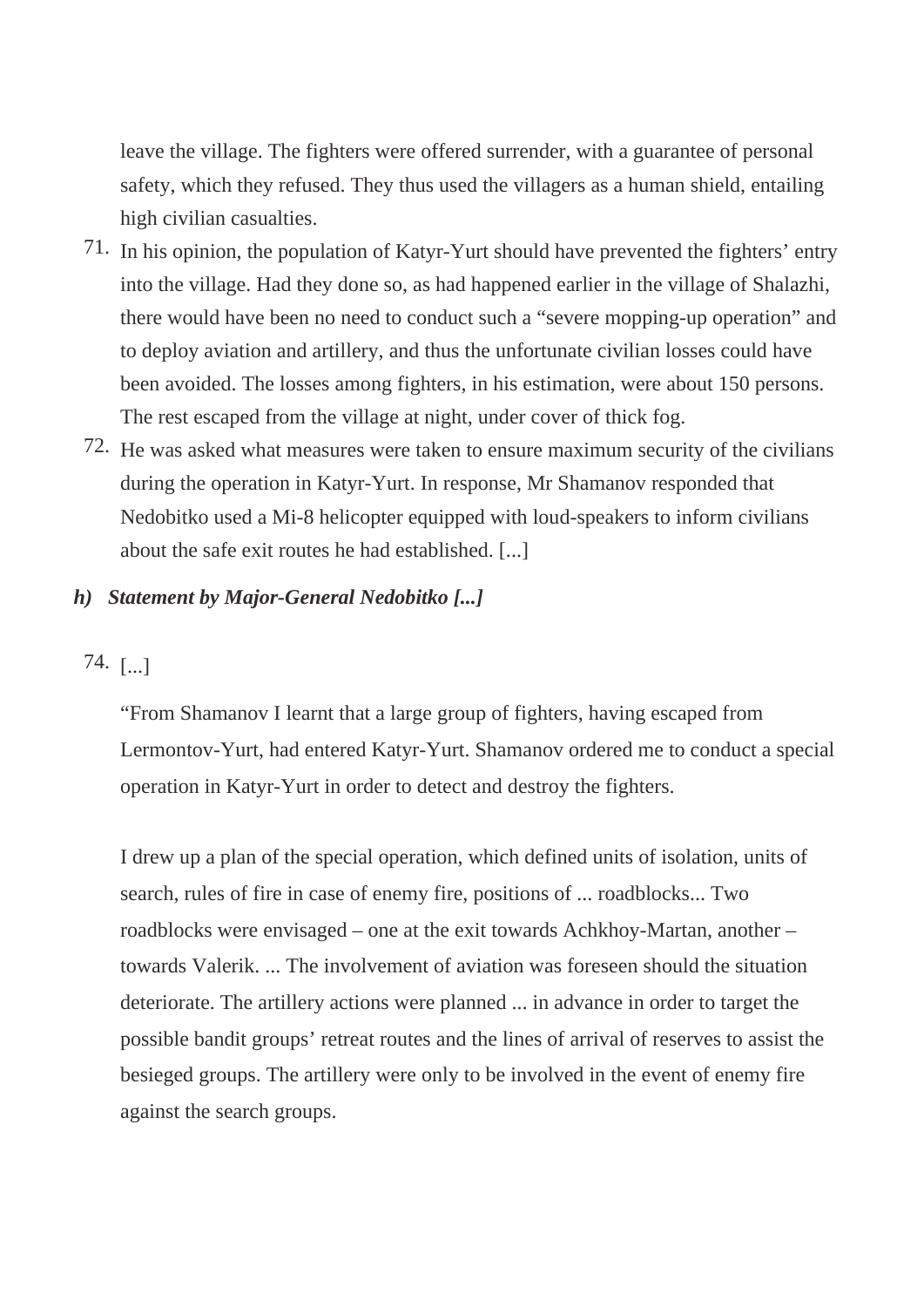This plan was drawn up the night before the operation. On the evening of the same day Shamanov called me to the command headquarters of the Western Zone to discuss the details of the operation. We foresaw the presence of refugees and fighters, and planned to check documents. Early in the morning on the following day I was returning to our position with two APCs. On the eastern side of the village, towards Valerik, there had been an exchange of fire. An Ural truck was on fire, three dead bodies lay on the ground and there were a few wounded. These were OMON [special police force units] from Udmurtia. We were also attacked from the village.

We descended and fired back. Then, under cover of the APCs, we moved south toward our command point. I immediately informed Shamanov about the deterioration in the situation. He authorised me to conduct the special operation in accordance with my plan.

Colonel R., commander of ... regiment, informed me that he had met with the head of administration of Katyr-Yurt, who stated that there were no fighters in the village, just a small 'stray' group who had had a skirmish with OMON forces. I did not know the number of fighters in the village, so I ordered that the search be carried out by previously determined groups of special forces from the interior troops, without artillery or aviation support. If there were few fighters, they could be destroyed by the search groups. If their number was substantial, they could be destroyed by tanks shooting directly at specific points, i.e. by pinpoint attacks. And if it was a very big bandit grouping, then it would be impossible to avoid the use of artillery and aviation, because otherwise the personnel losses would be too high.

The search groups moved out ... they were attacked... and I ordered them to retreat. One group could not withdraw... Realising that the use of artillery and aviation could not be avoided, I ordered colonel R. to organise evacuation of the civilians from the village, which he did through the head of the village administration. For that purpose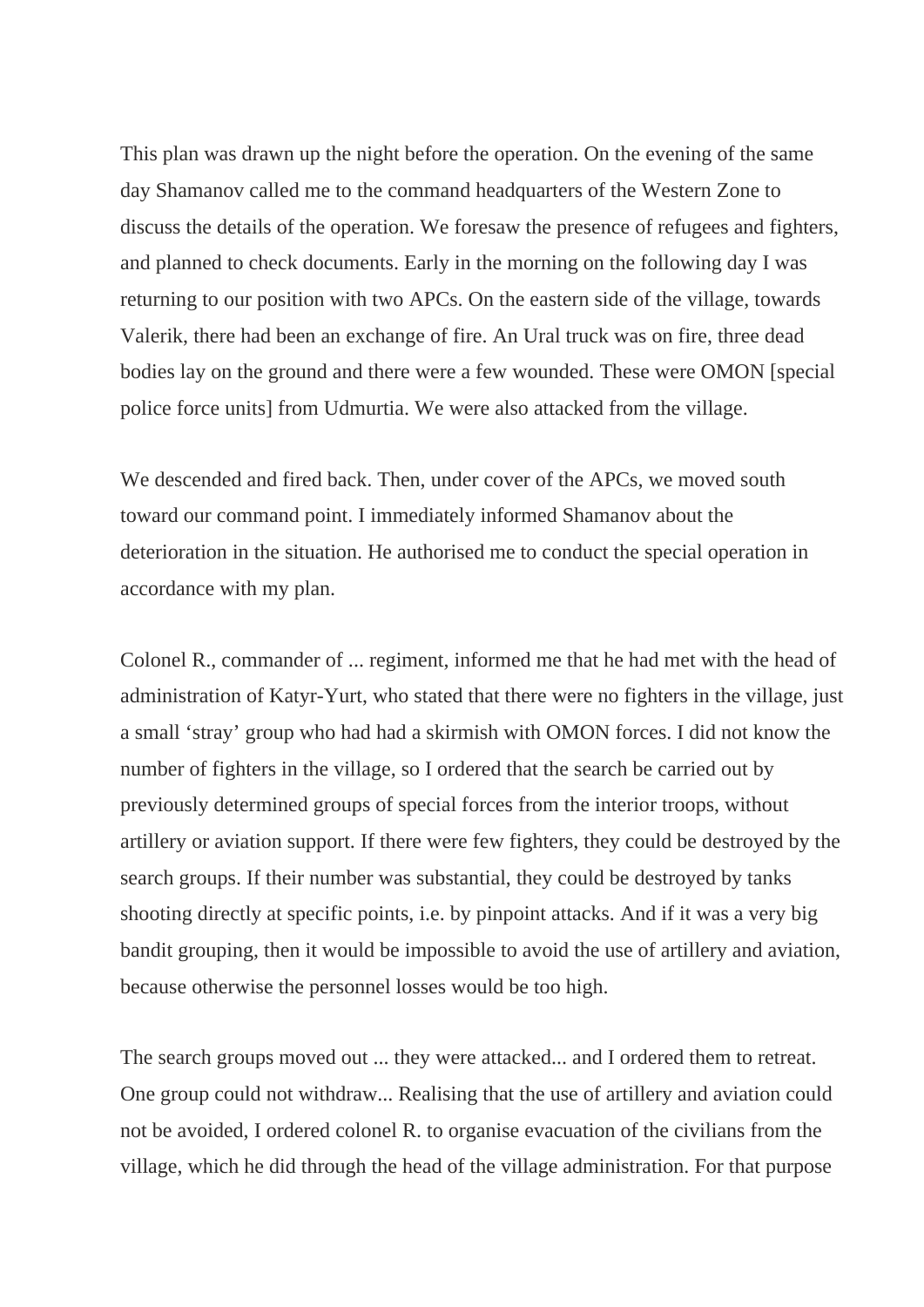colonel R. used a vehicle equipped with loudspeakers, through which he was able to inform the population of the houses on the edge of the village about the need to leave. The civilians were leaving the village through the pre-established roadblocks." [...]

### *i) Testimony by servicemen in the ground forces [...]*

84. Servicemen from the special forces of the Samara interior troops gave evidence about their participation in the Katyr-Yurt operation. One of two testimonies was disclosed by the Government. Serviceman B. testified that his unit was on mission in Chechnya in January – March 2000. On some date at the beginning of February they were deployed to Katyr-Yurt. Their unit was attacked near the river. He understood that civilians had been given three days to leave the village. From their positions they could clearly distinguish fighters from civilians, based on the presence of firearms and beards. [...]

#### *j) Testimony by servicemen from the air force, helicopters and tank battalion*

- 87. Two pilots from the army air force were questioned in relation to the attack on Katyr-Yurt. They were identified by the Government as pilot no. 1 and pilot no. 2. Both pilots stated that their unit took part in the bombardment of Katyr-Yurt on 4 February 2000. The mission sortie was between 12 and 2 p.m. on two SU-25 planes, each carrying six FAB-250 bombs. They dropped the bombs from a height of about 600 metres. The weather conditions were quite bad, and normally in such conditions they would not fly, but on that day the ground troops were in serious need of support. The targeting was done by a ground air controller who was positioned at the operation centre near the village. He indicated the targets and later reported to them that the bombing had been successful. In response to the question of whether they had seen any civilians or civilian vehicles in the streets of the village, the pilots either responded that the visibility was so bad – because of clouds and the smoke from burning houses – that they could not see anything, or that they did not see civilians or civilian transport. [...]
- 90. When asked if he was aware of a plan to evacuate civilians, the air-controller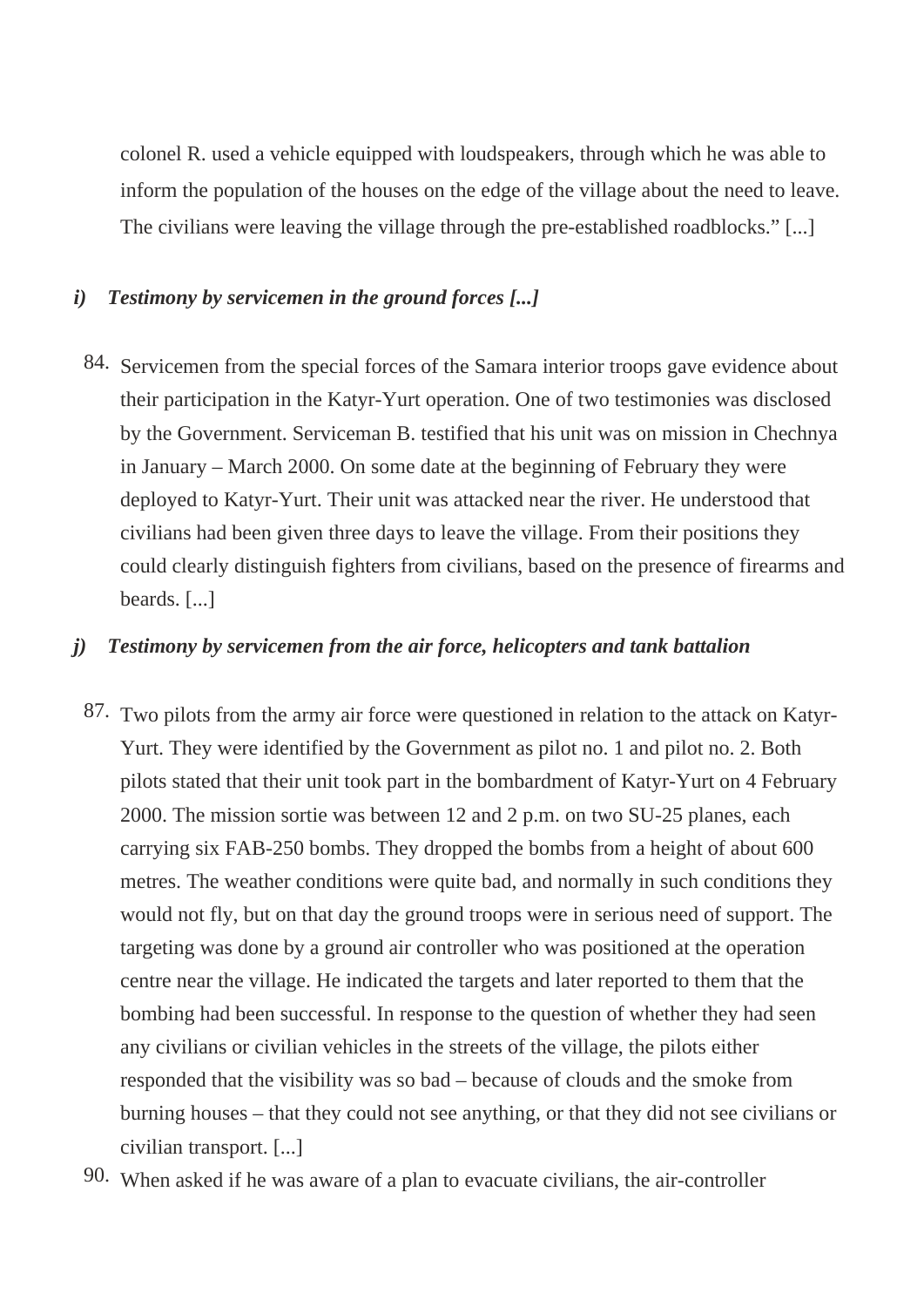responded that on the first day of his arrival Nedobitko mentioned that his initial plan had been to offer the fighters a chance to surrender or for the civilians to leave, but once the OMON forces had been attacked he had called in fighter jets.

91. Several helicopter pilots were questioned. They testified about taking part in the Katyr-Yurt operation. They employed non-guided missiles against the area targets indicated to them by forward air-controllers. They did not see any civilians or civilian vehicles in the village, only fighters who attacked them with machine-guns. [...]

#### *k) Other documents from the military [...]*

94. The military aerodrome submitted information to the effect that the horizontal fragment dispersion of a high explosion aviation bomb FAB-250 was 1,170 metres.

## *l) Military experts' report*

- 95. On 26 November 2001 the investigator requested an expert opinion from the Combined Armed Services Military Academy in Moscow. Six questions were posed to the experts, who were given access to the investigation file. The questions concerned the accuracy of planning and conducting of the operation, the kind of documents and orders that should have been issued and the question of compliance of the operation in Katyr-Yurt with internal military rules. The experts were also asked to evaluate the propriety of Major- General Nedobitko's decision to deploy aviation and artillery against the fighters' positions; another question was to evaluate whether all necessary measures had been taken by the command corps of the OC of the Western Zone Alignment to minimize civilian victims in Katyr-Yurt.
- 96. On 11 February 2002 six of the Academy's professors, with military ranks from lieutenant-colonel to major-general, produced their report. They had had access to military documents, such as the operational orders of the United Group Alignment, of the OC of the Western Zone Alignment, log-books etc. They also used six legal acts as a basis for their report, the titles of which were not disclosed to the Court. The report found as a fact that the decision to employ aviation and artillery was taken by Major-General Nedobitko after the forces under his command had been attacked when they tried to enter the village. Aviation and artillery fire power was involved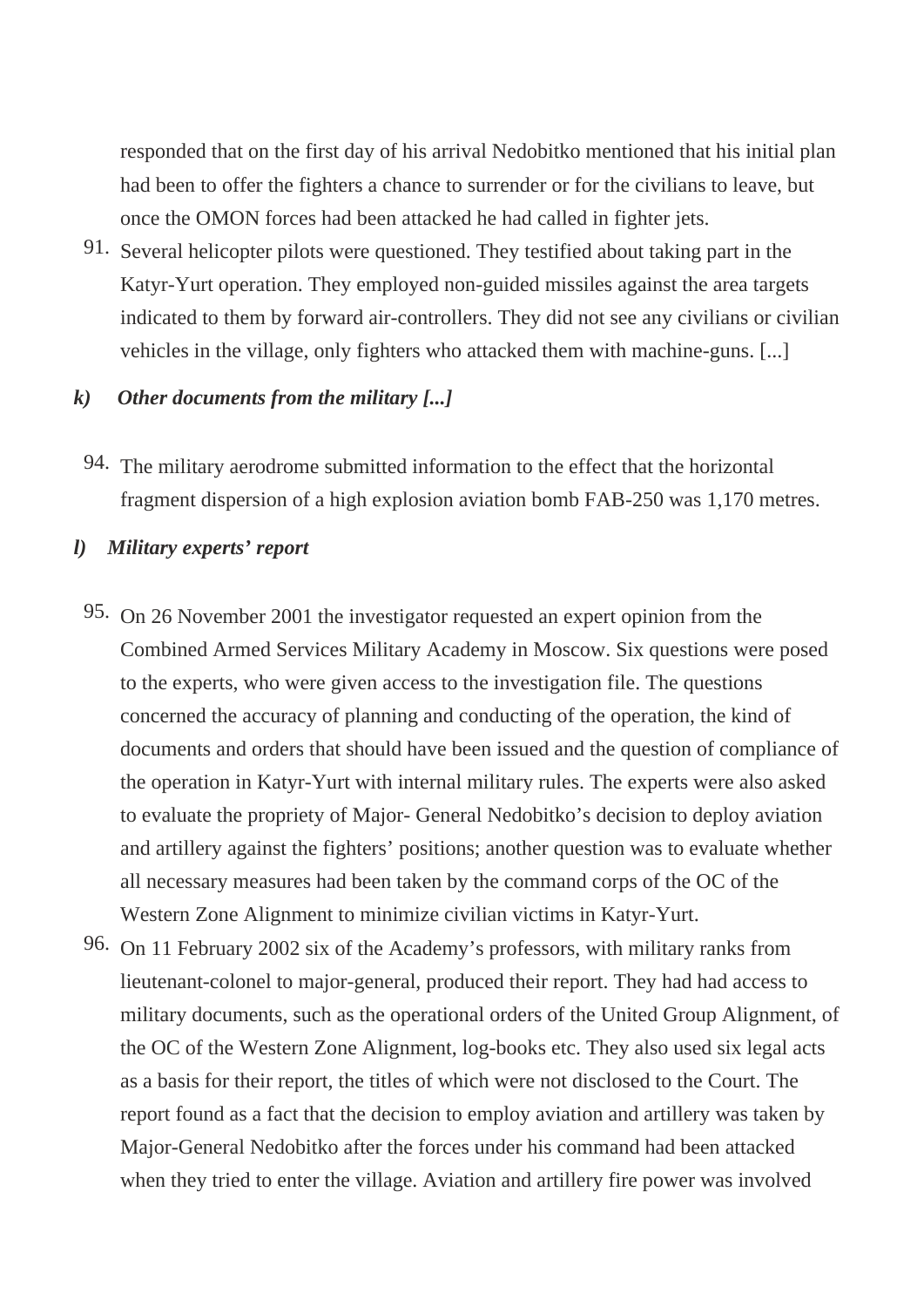from 8.30 a.m. on 4 February until 6 February 2000.

- 97. The expert report concluded that the actions of the officers of the internal troops involved in the special operation to eliminate illegal armed groups in Katyr-Yurt on 4- 6 February 2000 were in conformity with the Army Field Manual and the Internal Troops Field Manual. Analysis of the operative and tactical situation, as well as a videotape reviewed, permitted the experts to conclude that the decision to involve aviation and artillery had been a correct and well founded one. This conclusion was further reinforced by reference to article 19 of the Army Field Manual, which states: "The commanding officer's resolve to defeat the enemy should be firm and should be accomplished without hesitation. Shame on the commander who, fearing responsibility, fails to act and does not involve all forces, measures and possibilities for achieving victory in a battle".
- 98. As to minimising civilian losses, the report concluded that certain measures were taken to that effect: the commanding officers organised and carried out an exodus of the population from the village, and chose a localised method of fire. The administration and the population of the village were informed about the need to leave the area of the operation and the necessary time was provided for this. A roadblock was established at the village's western exit, equipped with a filtration point and manned by servicemen from the Ministry of the Interior and the Federal Security Service, located away from the area of the combat operations. The report further suggested that the losses could have been further minimised if additional time had been allocated for the civilians' departure. However, that same time could have been used by the fighters to prepare more thoroughly for defence of the village, which could have entailed additional losses among federal forces. Finally, the experts reported that it was not possible to reach any definite conclusions about what had prevented the village's entire population from leaving safely, but that it was probably the fighters. [...]

## **2. Additional witness statements submitted by the applicant [...]**

110. The applicant submitted five additional testimonies by witnesses and victims about the attack on Katyr-Yurt. Witness A. testified that by the beginning of February 2000 the village was under the firm control of the federal forces and that there were about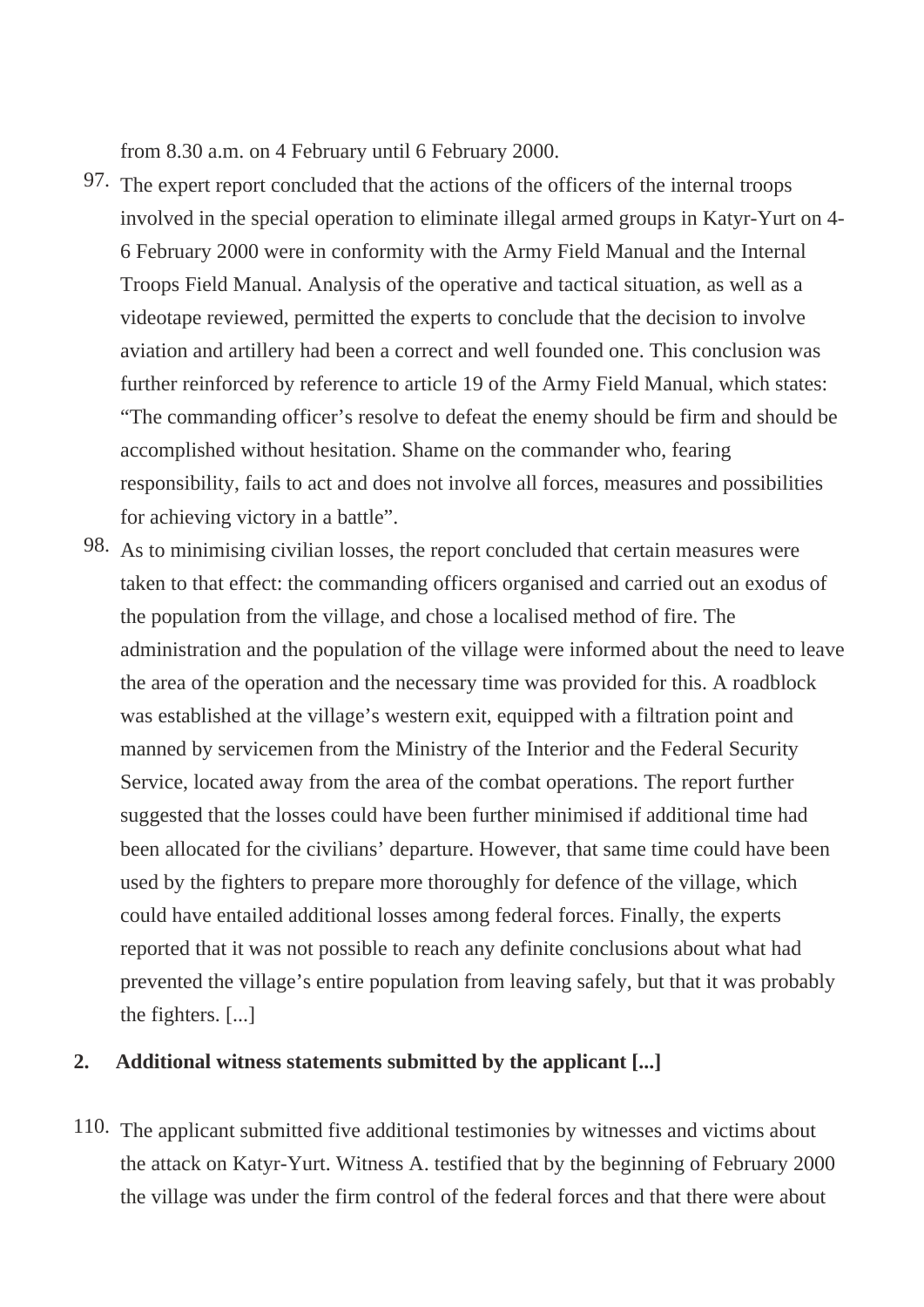eight to ten thousand IDPs, because people thought there would be no fighting in Katyr-Yurt. There were military roadblocks around the village and a commandatura in its centre. The aviation strike at 9 a.m. on 4 February 2000 was totally unexpected. The witness tried to leave the village between 4 and 5 p.m. on 4 February, but the car he was travelling in was shot at from a helicopter and he and his relatives were wounded. He escaped on 5 February, having lost two relatives. On the road he saw many dead people and burnt cars. The road was covered with debris from destroyed houses. The road towards Achkhoy-Martan was filled with people trying to leave, and the soldiers would not allow anyone through, even the wounded. The witness received no assistance from the State. He stated that when he went to the head of the village administration to report the deaths of his relatives he saw a list with the names of 272 civilians who had been killed. Witnesses B., C. and D. gave evidence about heavy bombing on 4 and 5 February 2000, which involved aviation, helicopters, artillery and Grad multiple missile-launchers. They also testified about General Shamanov's arrival at the roadblock, when he allegedly ordered the soldiers not to let people out of the village. They cited his orders to "filter out" all men, but these orders were not enforced by the interior troops. [...]

## **Paras 116 to 200**

## **II. RELEVANT DOMESTIC LAW AND PRACTICE**

### *a) The Constitutional provisions*

- 116. Article 20 of the Constitution of the Russian Federation protects the right to life.
- 117. Article 46 of the Constitution guarantees the protection of rights and liberties in a court of law by providing that the decisions and actions of any public authority may be appealed to a court of law. Section 3 of the same Article guarantees the right to apply to international bodies for the protection of human rights once domestic legal remedies have been exhausted.
- 118. Articles 52 and 53 provide that the rights of victims of crime and abuse of power shall be protected by law. They are guaranteed access to the courts and compensation by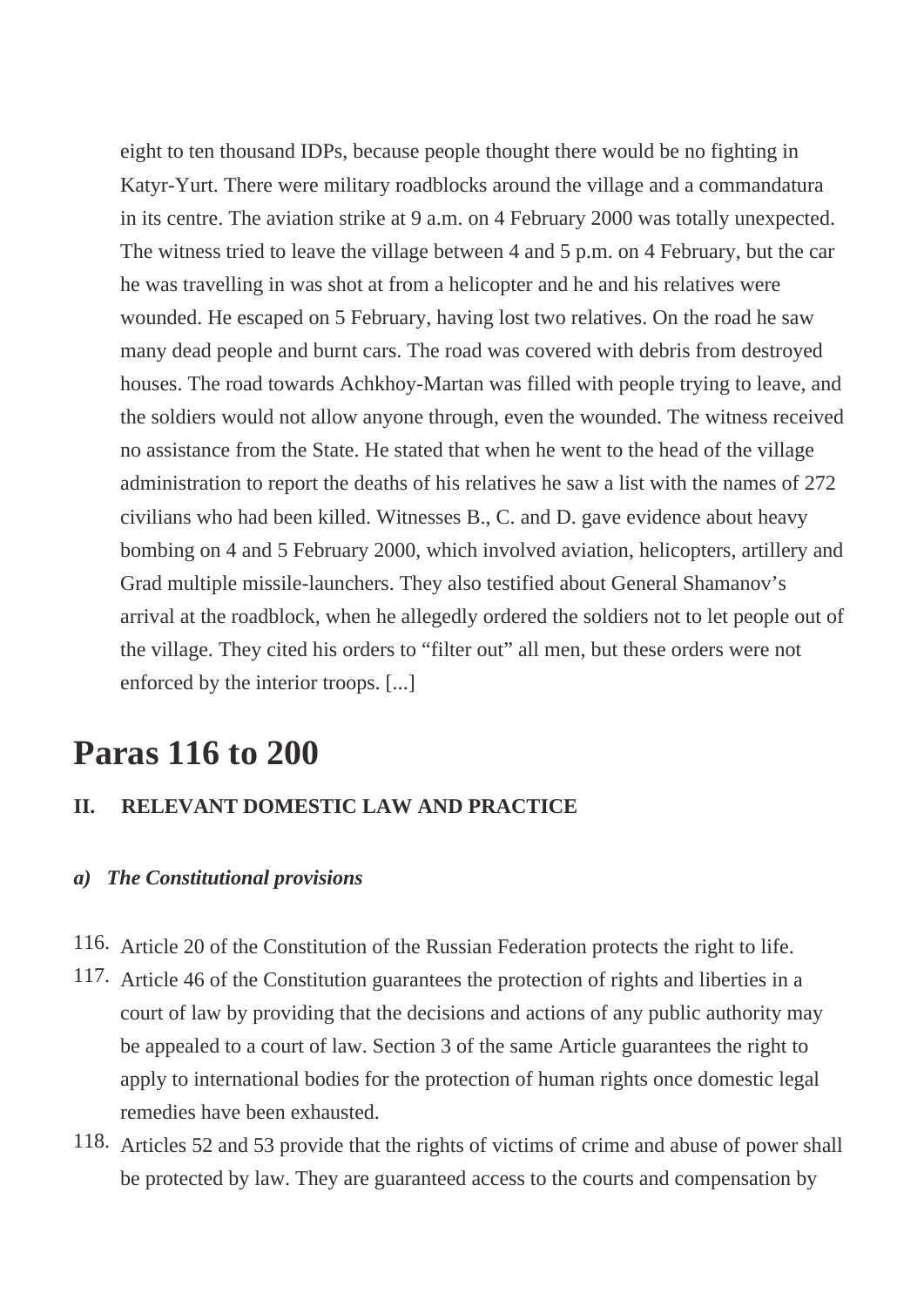the State for damage caused by the unlawful actions of a public authority.

- 119. Article 55 (3) provides for the restriction of rights and liberties by federal law, but only to the extent required for the protection of the fundamental principles of the constitutional system, morality, health, rights and lawful interests of other persons, the defence of the country and the security of the state.
- 120. Article 56 of the Constitution provides that a state of emergency may be declared in accordance with federal law. Certain rights, including the right to life and freedom from torture, may not be restricted.

## *b) The Law on Defence*

121. Section 25 of the Law on Defence of 1996 [...] provides that "supervision of adherence to the law and investigations of crimes committed in the Armed Forces of the Russian Federation, other Forces, military formations and authorities shall be exercised by the General Prosecutor of the Russian Federation and subordinate prosecutors. Civil and criminal cases in the Armed Forces of the Russian Federation, other forces, military formations and authorities shall be examined by the courts in accordance with the legislation of the Russian Federation."

#### *c) The Law on the Suppression of Terrorism*

122. The 1998 Law on the Suppression of Terrorism [...] provides as follows:

"*Section 3. Basic Concepts*

For the purposes of the present Federal Law the following basic concepts shall be applied:

... 'suppression of terrorism' shall refer to activities aimed at the prevention, detection, suppression and minimisation of the consequences of terrorist activities;

'counter-terrorist operation' shall refer to special activities aimed at the prevention of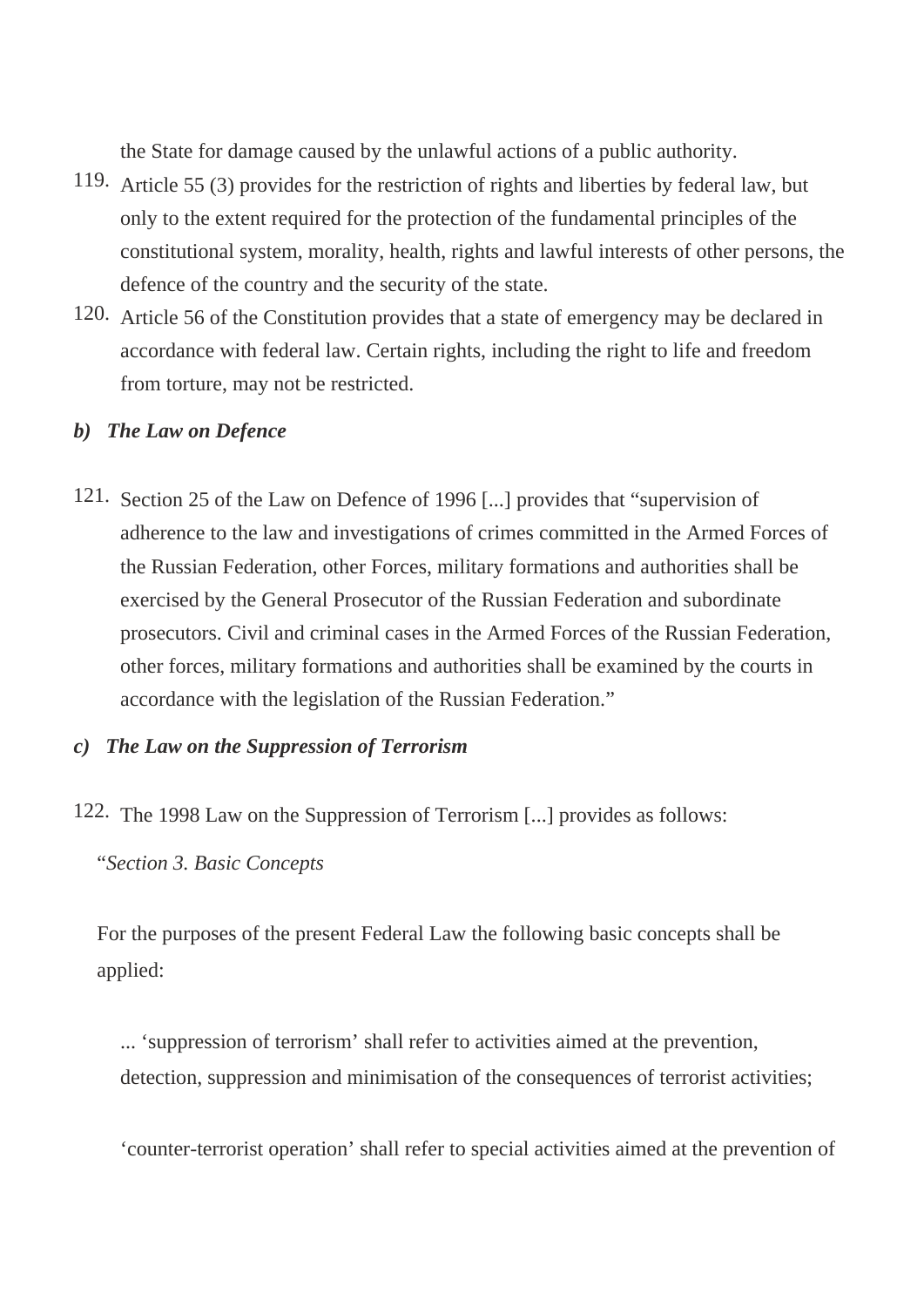terrorist acts, ensuring the security of individuals, neutralising terrorists and minimising the consequences of terrorist acts;

'zone of a counter-terrorist operation' shall refer to an individual land or water surface, means of transport, building, structure or premises with adjacent territory where a counter-terrorist operation is conducted; ...

## *Section 13. Legal regime in the zone of an anti-terrorist operation*

- 1. In the zone of an anti-terrorist operation, the persons conducting the operation shall be entitled:
- 2. to check the identity documents of private persons and officials and, where they have no identity documents, to detain them for identification;
- 3. to detain persons who have committed or are committing offences or other acts in defiance of the lawful demands of persons engaged in an anti-terrorist operation, including acts of unauthorised entry or attempted entry to the zone of the antiterrorist operation, and to convey such persons to the local bodies of the Ministry of the Interior of the Russian Federation;
- 4. to enter private residential or other premises ... and means of transport while suppressing a terrorist act or pursuing persons suspected of committing such an act, when a delay may jeopardise human life or health;
- 5. to search persons, their belongings and vehicles entering or exiting the zone of an anti-terrorist operation, including with the use of technical means; ...

#### *Section 21. Exemption from liability for damage*

In accordance with and within the limits established by the legislation, damage may be caused to the life, health and property of terrorists, as well as to other legally-protected interests, in the course of conducting an anti-terrorist operation. However, servicemen, experts and other persons engaged in the suppression of terrorism shall be exempted from liability for such damage, in accordance with the legislation of the Russian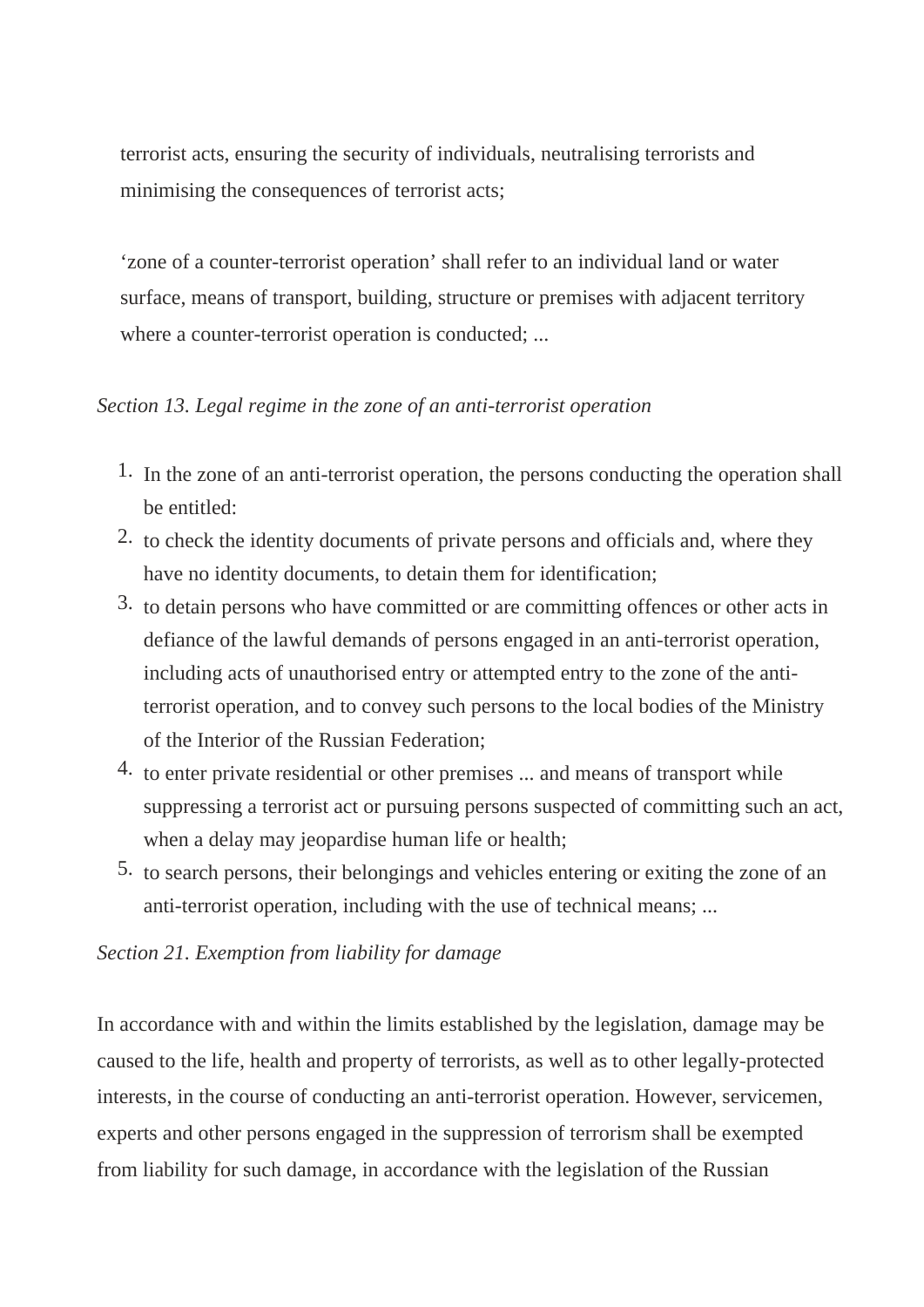Federation." [...]

### *f) Situation in the Chechen Republic*

133. No state of emergency or martial law has been declared in Chechnya. No federal law has been enacted to restrict the rights of the population of the area. No derogation under Article 15 of the Convention has been made. [...]

## **THE LAW [...]**

### **A. The alleged failure to protect life**

#### **1. Arguments of the parties**

## *a) The applicant*

- 163. The applicant submitted that the way in which the military operation in Katyr-Yurt had been planned, controlled and executed constituted a violation of Article 2. She submitted that the use of force which resulted in the death of her son and nieces and the wounding of herself and her relatives was neither absolutely necessary nor strictly proportionate.
- 164. The applicant stated that the commanders of the Russian federal forces must have been aware of the route taken by the rebel forces out of Grozny and could have reasonably expected their arrival at Katyr-Yurt, and either prevented it or warned the civilian population. Moreover, there is evidence to suggest that they had knowingly and intentionally organised a passage for the rebels which drew them into villages, including Katyr-Yurt, where they were attacked.
- 165. Once the rebels were in the village, the military used indiscriminate weapons such as "Grad" multiple missile-launchers, FAB-250 and FAB-500 heavy aviation bombs with a destruction radius exceeding 1,000 metres and "Buratino" thermobaric, or vacuum, bombs. In the applicant's view, the latter are prohibited by international law on conventional weapons. These weapons cannot be regarded as discriminate, nor as appropriate for the declared aim of "identity checks". No safe passage was provided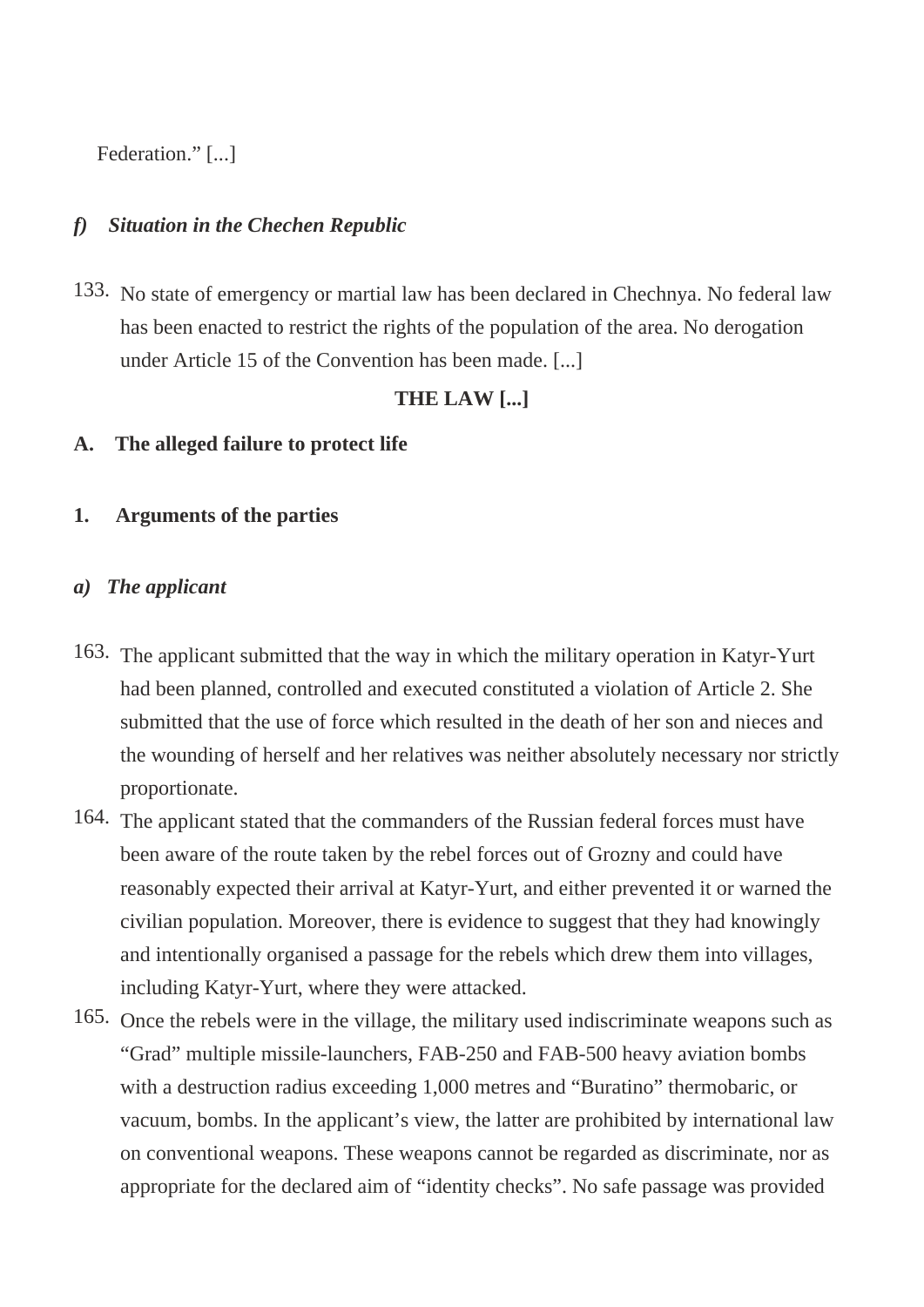for the civilians. Civilians who left the village did so under fire and were detained at the roadblock. As to the military advantage gained by the operation, the applicant referred to the absence of any specific data to that effect in the investigation file. It was not disputed that most of the rebels, together with their commanders, had escaped the village despite the heavy bombardment. There was no exact information about the number or descriptions of the fighters killed or captured during the operation, a description or list of weapons seized etc.

- 166. The applicant submitted that the military experts based their conclusion about the appropriateness of the attack on legal acts which permitted or even incited the use of indiscriminate weapons, such as Article 19 of the Army Field Manual, which ordered commanding officers to make use of any available weapons in order to achieve victory.
- 167. The applicant also referred to the third party submissions made in the cases of Isayeva v. Russia, Yusupova v. Russia and Bazayeva v. Russia (nos. 57947/00, 57948/00 and 57949/00) available on[www.echr.coe.int](http://www.echr.coe.int)<sub>[3]</sub>, in which Rights International, a USAbased NGO, summarised for the Court the relevant rules of international humanitarian law governing the use of force during attacks on mixed combatant/civilian targets during a non-international armed conflict.
- 168. The applicant pointed to the Government's failure to produce all the documents contained in the case-file related to the investigation of the attack. In her opinion, this should lead the Court to draw inferences as to the well-foundedness of her allegations.
- b) The Government
- 169. The Government did not dispute the fact of the attack or the fact that the applicant's son and her three nieces had been killed and that the applicant and her other relatives had been wounded.
- 170. The Government argued that the attack and its consequences were legitimate under Article 2 para. 2 (a), i.e. they had resulted from the use of force absolutely necessary in the circumstances for protection of a person from unlawful violence. The use of lethal force was necessary and proportionate to suppress the active resistance of the illegal armed groups, whose actions were a real threat to the life and health of the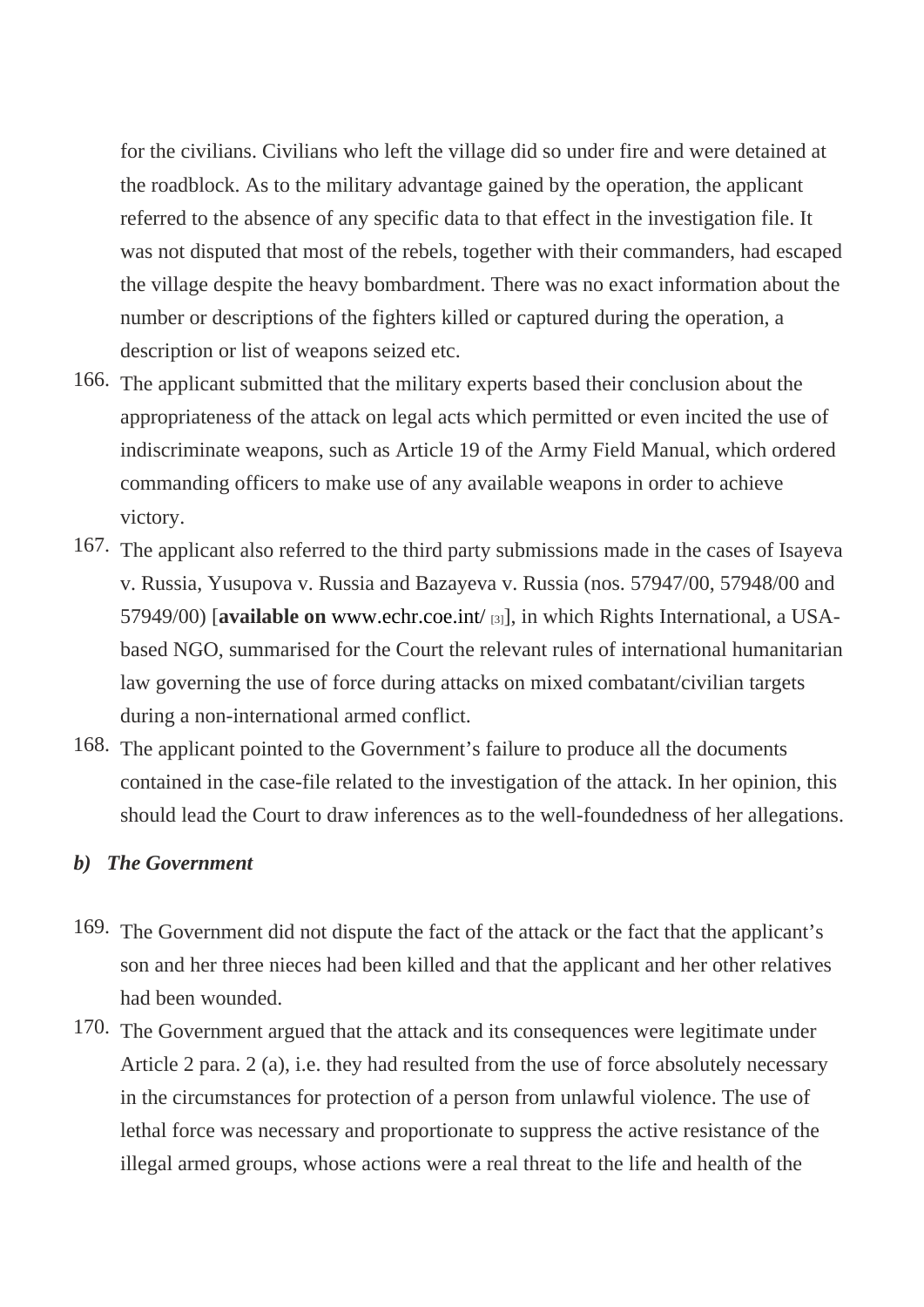servicemen and civilians, as well as to the general interests of society and the state. This threat could not have been eliminated by other means and the actions by the operation's command corps had been proportionate. The combat weapons were specifically directed against previously-designated targets.

171. The Government further submitted that the applicant and other civilians were properly informed about the ensuing assault and the need to leave the village, for which purpose the military used a helicopter and a mobile broadcasting station equipped with loudspeakers. Military checkpoints were placed at the two exits from Katyr-Yurt. However, the federal forces' attempts to organise a safe exit for the population were sabotaged by the actions of the fighters, who prevented the residents from leaving and provoked fire from the federal forces, using them as a "human shield". The documents of the criminal investigation file demonstrated, in the Government's opinion, that the majority of the civilian casualties had been sustained at the initial stage of the special operation, i.e. on 4 February 2000, and in the centre of the village, where the most severe fighting between the federal troops and the insurgents occurred.

## **2. The Court's evaluation [...]**

## *b) Application in the present case [...]*

- 181. Accepting that the use of force may have been justified in the present case, it goes without saying that a balance must be achieved between the aim pursued and the means employed to achieve it. The Court will now consider whether the actions in the present case were no more than absolutely necessary for achieving the declared purpose. [...]
- 182. At the outset it has to be stated that the Court's ability to make an assessment of how the operation was planned and executed is hampered by the lack of information before it. The Government did not disclose most of the documents related to the military action. No plan of the operation, no copies of orders, records, log-book entries or evaluation of the results of the military operation have been submitted and, in particular, no information has been submitted to explain what was done to assess and prevent possible harm to civilians in Katyr-Yurt in the event of deployment of heavy combat weapons. [...]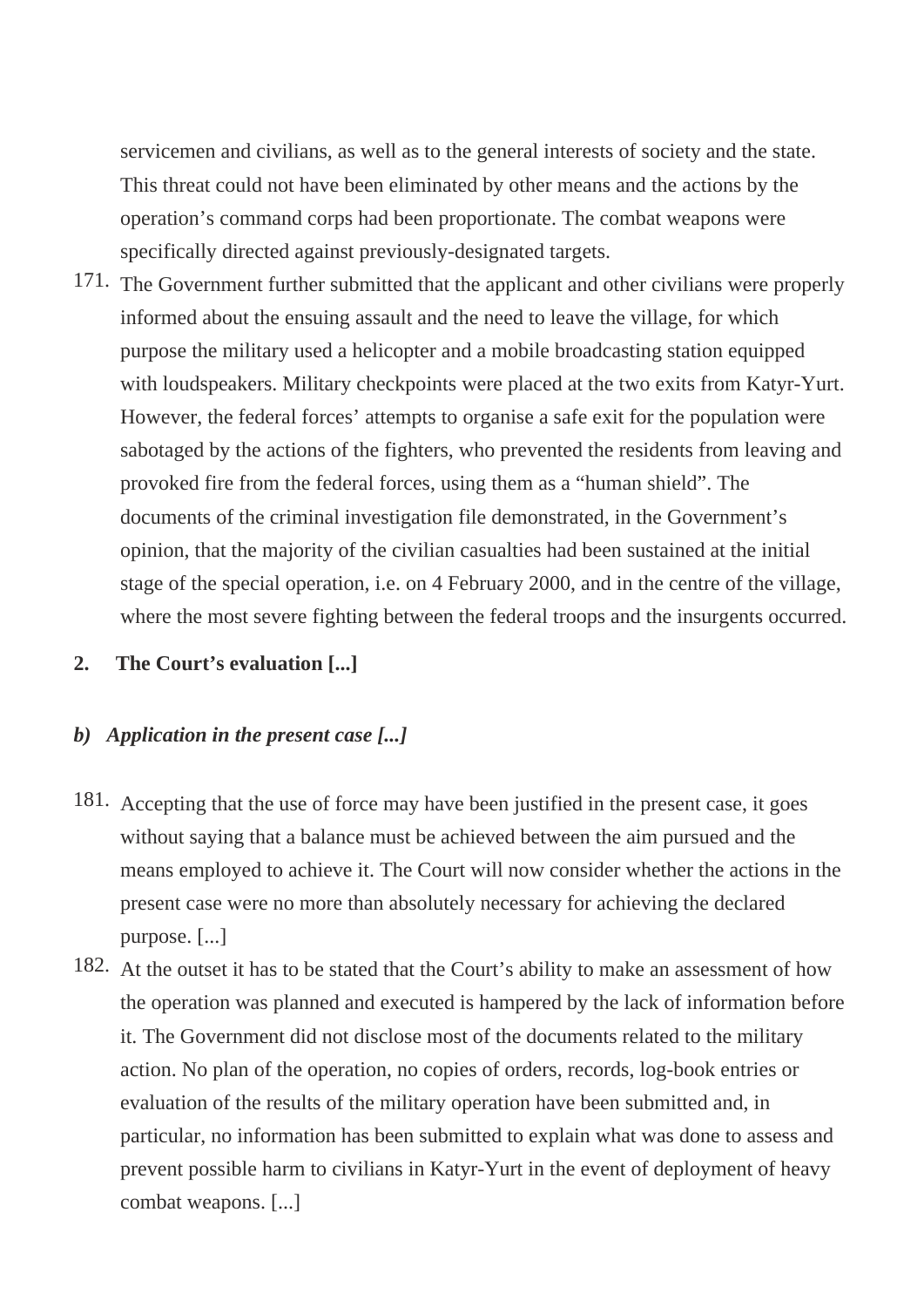- 184. The applicant submits that the military must have known in advance about the very real possibility of the arrival of a large group of fighters in Katyr-Yurt, and further submits that they even incited such an arrival. The Court notes a substantial amount of evidence which seems to suggest that the fighters' arrival was not so unexpected for the military that they had no time to take measures to protect the villagers from being caught up in the conflict. [...]
- 186. In contrast, the applicant and other villagers questioned stated that they had felt safe from fighting due to the substantial military presence in the district, roadblocks around the village and the apparent proclamation of the village as a "safety zone". An OMON detachment was stationed directly in Katyr-Yurt. The villagers' statements describe the arrival of fighters and the ensuing attack as something unexpected and not foreseen (see paras 15, 59, 110 above).
- 187. The Court has been given no evidence to indicate that anything was done to ensure that information about these events was conveyed to the population before 4 February 2000, either directly or through the head of administration. However, the fact that the fighters could have reasonably been expected, or even incited, to enter Katyr-Yurt clearly exposed its population to all kinds of dangers. Given the availability of the above information, the relevant authorities should have foreseen these dangers and, if they could not have prevented the fighters' entry into the village, it was at least open to them to warn the residents in advance. The head of the village administration, whose role in communicating between the military and the residents of the village appears to have been perceived as a key one, was questioned only once and no questions were put to him about the circumstances of the fighters' arrival or about the organisation of a safe exit for residents.
- 188. Taking into account the above elements and the reviewed documents, the Court concludes that the military operation in Katyr-Yurt was not spontaneous. The operation, aimed at either disarmament or destruction of the fighters, was planned some time in advance. [...]
- 190. Once the fighters' presence and significant number had become apparent to the authorities, the operation's commanders proceeded with the variant of the plan which involved a bomb and missile strike at Katyr-Yurt. Between 8 and 9 a.m. on 4 February 2000 Major-General Nedobitko called in fighter jets, without specifying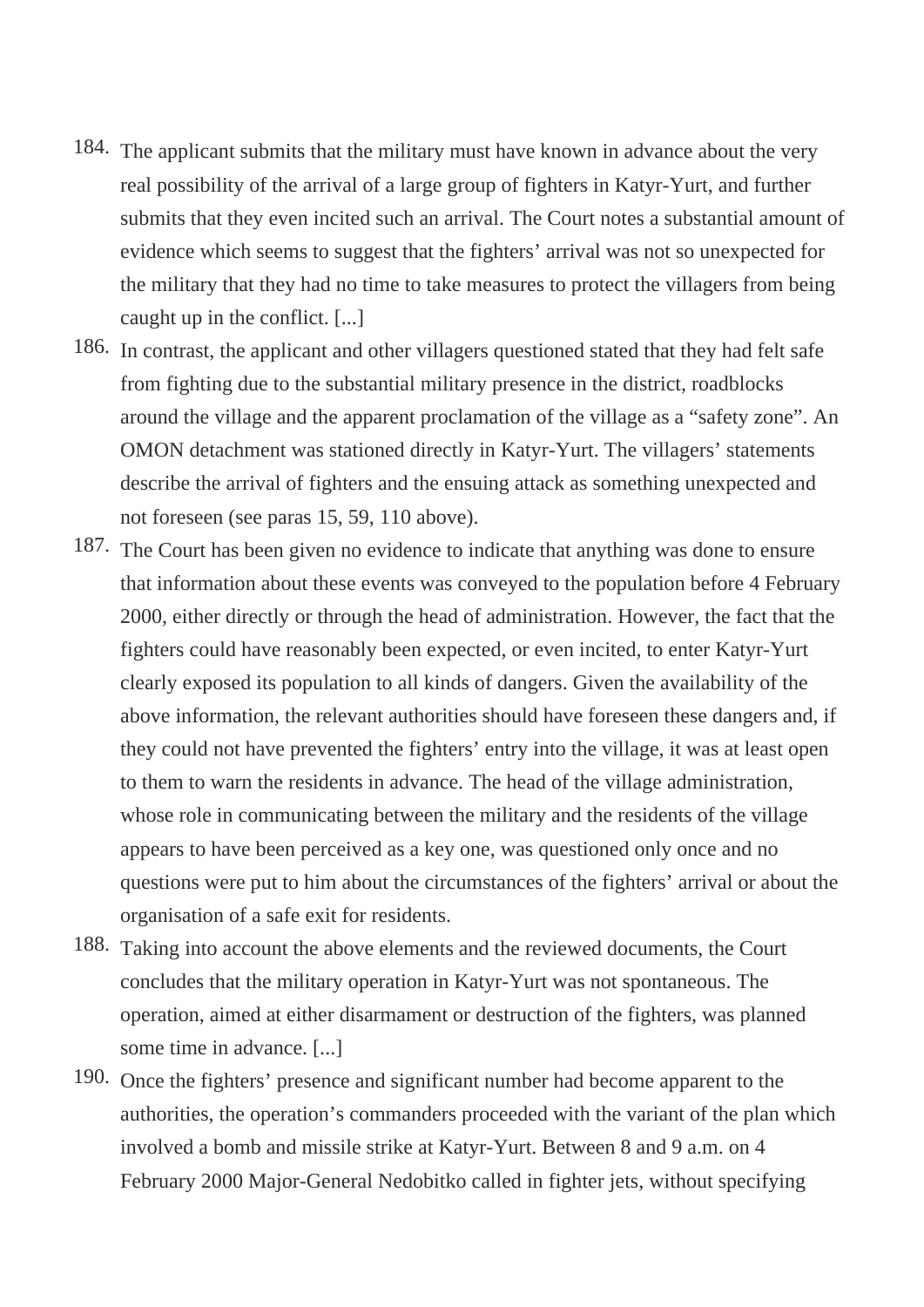what load they should carry. The planes, apparently by default, carried heavy freefalling high-explosion aviation bombs FAB-250 and FAB-500 with a damage radius exceeding 1,000 metres. According to the servicemen's statements, bombs and other non-guided heavy combat weapons were used against targets both in the centre and on the edges of the village [...].

- 191. The Court considers that using this kind of weapon in a populated area, outside wartime and without prior evacuation of the civilians, is impossible to reconcile with the degree of caution expected from a law-enforcement body in a democratic society. No martial law and no state of emergency has been declared in Chechnya, and no derogation has been made under Article 15 of the Convention [...]. The operation in question therefore has to be judged against a normal legal background. Even when faced with a situation where, as the Government submit, the population of the village had been held hostage by a large group of well-equipped and well-trained fighters, the primary aim of the operation should be to protect lives from unlawful violence. The massive use of indiscriminate weapons stands in flagrant contrast with this aim and cannot be considered compatible with the standard of care prerequisite to an operation of this kind involving the use of lethal force by State agents.
- 192. During the investigation, the commanders of the operation submitted that a safe passage had been declared for the population of Katyr-Yurt; that the population has been properly informed of the exit through the head of administration and by means of a mobile broadcasting station and a helicopter equipped with loudspeakers; and that two roadblocks were opened in order to facilitate departure.
- 193. The documents reviewed by the Court confirm that a measure of information about a safe passage had [...] been conveyed to the villagers. Several servicemen gave evidence about the steps taken, although these submissions are not entirely consistent. One resident confirmed having seen a helicopter equipped with loudspeakers in the morning of 4 February 2000, although she could not make out the words because of the fighting around [...]. The applicant and numerous other witnesses stated that they had learnt, mostly from their neighbours, that the military would permit civilians to exit through a humanitarian corridor. Although no document submitted by the military and reviewed by the Court indicated the timing of this pronouncement, the villagers indicated the timing at about 3 p.m. on 4 February 2000. It thus appears that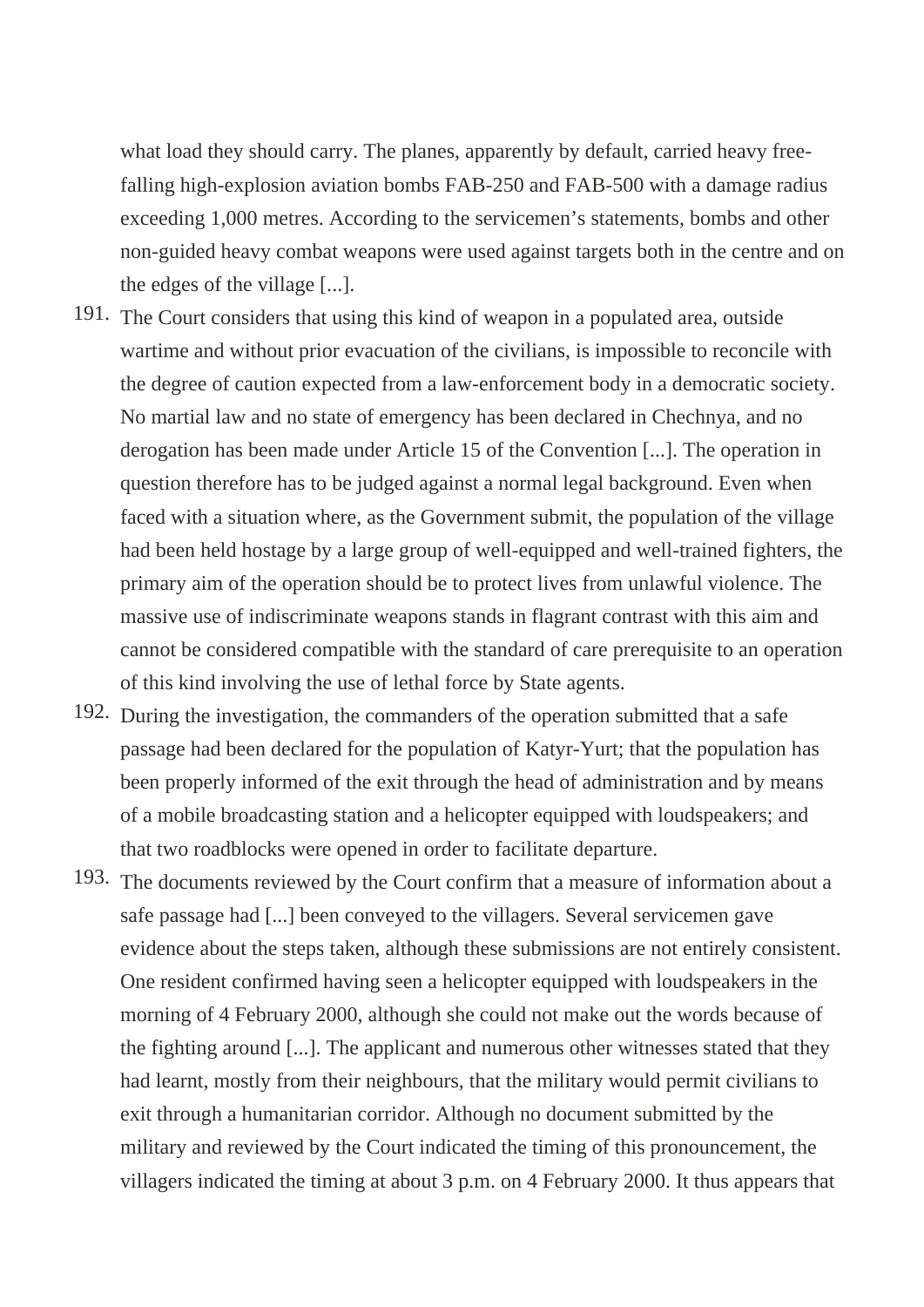the declaration of the corridor became known to the residents only after several hours of bombardment by the military using heavy and indiscriminate weapons, which had already put the residents' lives at great risk. [...]

- 195. Once the information about the corridor had spread, the villagers started to leave, taking advantage of a lull in the bombardments. The presence of civilians and civilian cars on the road leading to Achkhoy-Martan in the afternoon of 4 February 2000 must have been fairly substantial. One of the witnesses submitted that many cars were lined up in Ordzhonikidze Street when they were leaving. The applicant stated that their neighbours were leaving with them at the same time [...]. Colonel R. stated that on the first day of bombing the villagers left Katyr-Yurt *en masse* by the road to Achkhoy-Martan [...]. The soldiers manning the roadblock leading to Achkhoy-Martan must have seen people escaping from the fighting. This must have been known to the commanders of the operation and should have led them to ensure the safety of the passage. [...]
- 199. The applicant submitted that the existing domestic legal framework in itself failed to ensure proper protection of civilian lives. She made reference to the only disclosed legal act on which the conclusions of the military experts based their report, namely, the Army Field Manual. The Court agrees with the applicant that the Government's failure to invoke the provisions of any domestic legislation governing the use of force by the army or security forces in situations such as the present one, whilst not in itself sufficient to decide on a violation of the State's positive obligation to protect the right to life, is, in the circumstances of the present case, also directly relevant to the Court's considerations with regard to the proportionality of the response to the attack [...].
- 200. To sum up, accepting that the operation in Katyr-Yurt on 4-7 February 2000 was pursuing a legitimate aim, the Court does not accept that it was planned and executed with the requisite care for the lives of the civilian population. [...]

## **Discussion**

- 1. a. Does the Court apply IHL? Could it do so under the European Convention of Human Rights (ECHR)?
	- b. If the Court had applied IHL, would it have made the same balancing test as it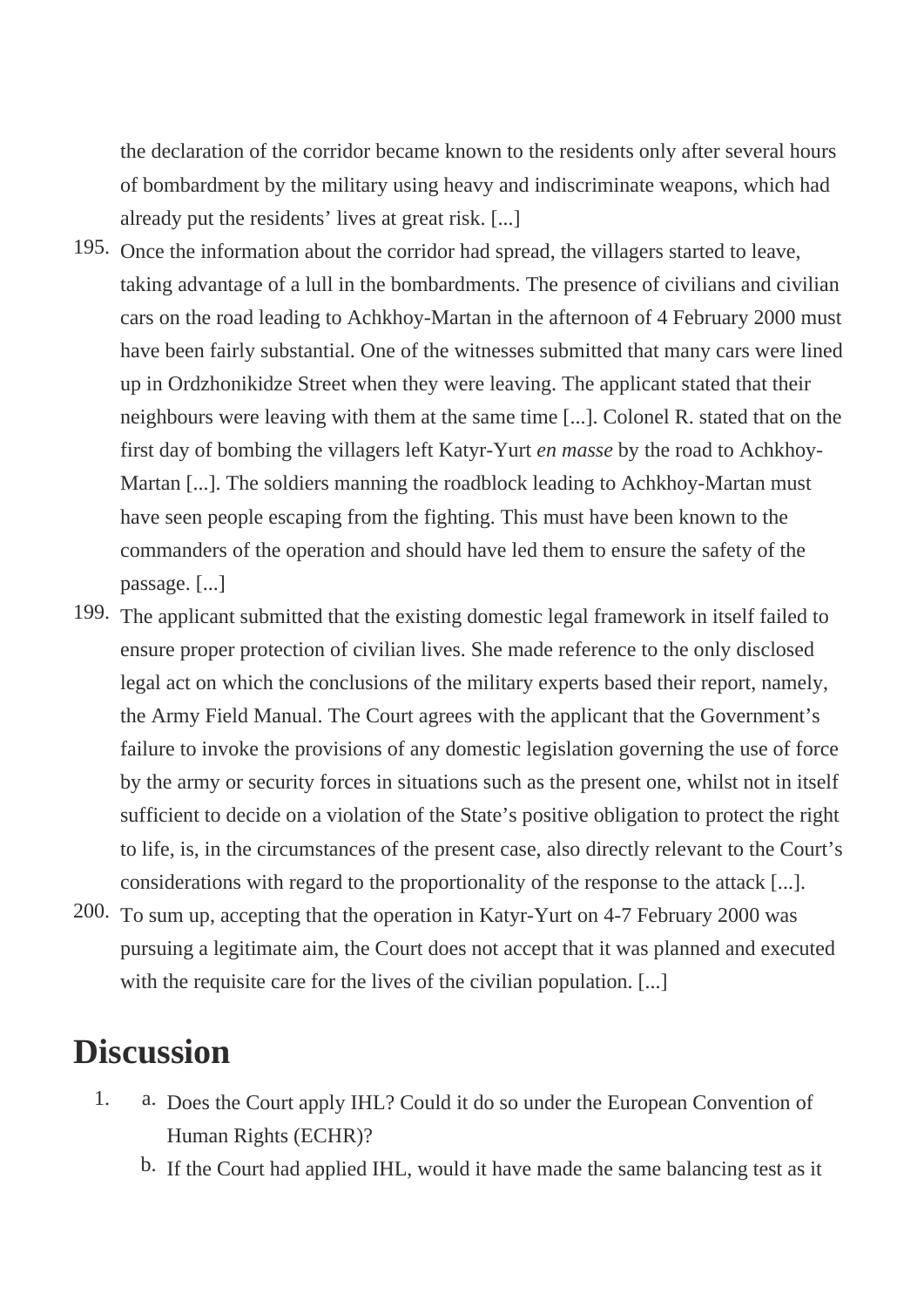did in paras 181-199 of the judgement?

- 2. How would you qualify the fighting between the Chechen fighters and the Russian federal forces in February 2000? Does the Court classify the conflict? When the Court writes in para. 191 that the weapons were used "outside wartime", does this mean that there was no armed conflict in Chechnya?
- 3. Is Article 19 of the Army Field Manual referred to in paras 97 and 166 (and considered by the Court in para. 199 to be an insufficient legal framework) contrary to IHL? Sufficient under IHL?

[N.B.: From here on, when rules applicable to international armed conflicts are referred to, please discuss whether and why they may also apply in a non- international armed conflict.]

- 4. If the village had been declared a "safe zone", as claimed by the appellant, should it have been granted special protection under IHL? Did the arrival of the Chechen fighters change this? (See by analog  $\mathbb{G}$  IV, Arts 14 $_{[4]}$  and [15](https://www.icrc.org/applic/ihl/ihl.nsf/Article.xsp?action=openDocument&documentId=3E13C5E778F6842BC12563CD0051BACB) $_{[5]}$ ; [P I, Art. 60](https://www.icrc.org/applic/ihl/ihl.nsf/Article.xsp?action=openDocument&documentId=1DA6804D318A5157C12563CD0051DE08) $_{[6]}$ ; See also[ICRC, Customary International Humanitarian L](https://casebook.icrc.org/case-study/icrc-customary-international-humanitarian-law)aw See Rule[s 35](https://ihl-databases.icrc.org/customary-ihl/eng/docs/v1_cha_chapter35) [8] an[d 36](https://ihl-databases.icrc.org/customary-ihl/eng/docs/v1_cha_chapter36) [9])
- 5. a. Was the plan described in para. 13 compatible with IHL? If the Russian federal forces had "knowingly and intentionally organised a passage for the rebels which drew them into villages", is this a violation of IHL?
	- b. Under IHL, should government armed forces have informed the local population earlier about the possible arrival of rebel fighters (as the Court decided in para. 187, under the ECHR) Séeby analogy P  $I_{[10]}$ , [Art. 57](https://ihl-databases.icrc.org/applic/ihl/ihl.nsf/Article.xsp?action=openDocument&documentId=50FB5579FB098FAAC12563CD0051DD7C) $_{[11]}$ ; Seealso [ICRC, Customary International Humanitarian L](https://casebook.icrc.org/case-study/icrc-customary-international-humanitarian-law)awSe[eRule 20](https://casebook.icrc.org/case-study/icrc-customary-international-humanitarian-law#rule_20)<sub>[12]</sub>)
- 6. a. Did the rebel fighters violate IHL by entering the village? By intermingling with the civilian population? By using civilians as shields? By hindering civilians from leaving the village? See by analogy GC IV  $_{[13]}$ , Arts [28](https://ihl-databases.icrc.org/applic/ihl/ihl.nsf/Article.xsp?action=openDocument&documentId=732D7EA50DF1A5ECC12563CD0051BBF0) $_{[14]}$ , [35](https://ihl-databases.icrc.org/applic/ihl/ihl.nsf/Article.xsp?action=openDocument&documentId=3ED6299567787851C12563CD0051BC67) $_{[15]}$  and [48](https://ihl-databases.icrc.org/applic/ihl/ihl.nsf/Article.xsp?action=openDocument&documentId=A9CC9555B17BBF7CC12563CD0051BDA0) $_{[16]}$ ; [P I](https://ihl-databases.icrc.org/applic/ihl/ihl.nsf/Treaty.xsp?documentId=D9E6B6264D7723C3C12563CD002D6CE4&action=openDocument) [10], Arts [51\(7\)](https://ihl-databases.icrc.org/applic/ihl/ihl.nsf/Article.xsp?action=openDocument&documentId=4BEBD9920AE0AEAEC12563CD0051DC9E)[17] and [58](https://ihl-databases.icrc.org/applic/ihl/ihl.nsf/Article.xsp?action=openDocument&documentId=C995BF5C5BCFB0E2C12563CD0051DDB2) [18]; See alsd CRC, Customary International [Humanitarian Law](https://casebook.icrc.org/case-study/icrc-customary-international-humanitarian-law)<sub>[7]</sub> [See Rules  $22$  [19][-24](https://casebook.icrc.org/case-study/icrc-customary-international-humanitarian-law#rule_24) [20]])
	- b. Under IHL, should the population have prevented the fighters from entering the village? Had they the right, as civilians, to prevent fighters from entering the village?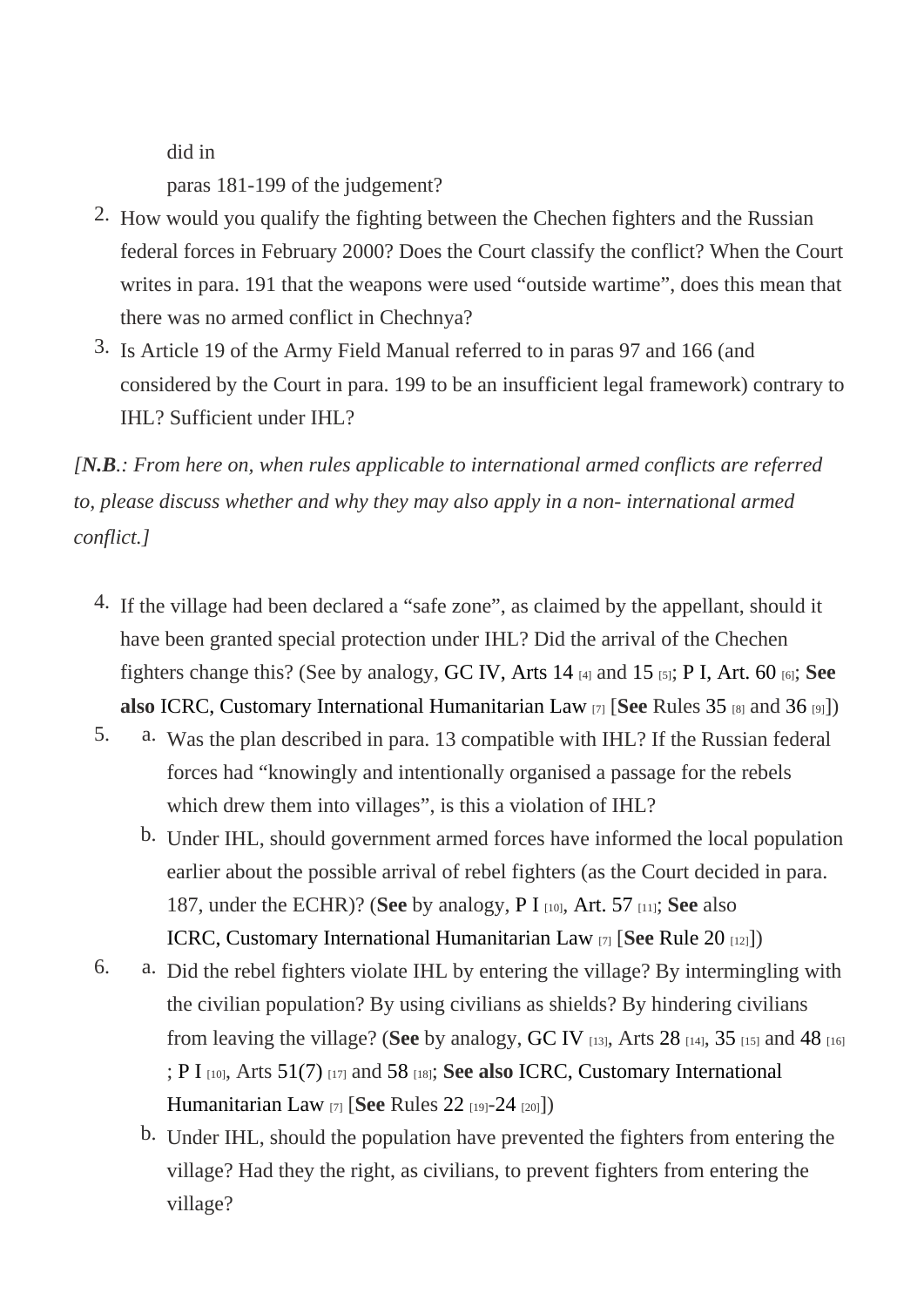- 7. Were the methods used to inform the population of the "safe passage" (by notifying the head of the village administration and using a helicopter equipped with loudspeakers) sufficient? Was it lawful to attack the village indiscriminately (para. 26: "the federal forces called on the air force and the artillery to strike at the village") after such "free passage" was granted? Even if some civilians actually had not left? Even if some civilians had not left of their own free will? Is General Nedobitko correct in holding that "if it was a very big bandit grouping, then it would be impossible to avoid the use of artillery and aviation, because otherwise the personnel losses would be too high" (para. 74) $\mathcal{S}$ e (by analogy P I, Arts 51(4) $_{211}$ , [\(5\)](https://www.icrc.org/applic/ihl/ihl.nsf/Article.xsp?action=openDocument&documentId=4BEBD9920AE0AEAEC12563CD0051DC9E)  $_{[211]}$ , [\(7\)](https://www.icrc.org/applic/ihl/ihl.nsf/Article.xsp?action=openDocument&documentId=4BEBD9920AE0AEAEC12563CD0051DC9E)  $_{[21]}$  and [\(8\)](https://www.icrc.org/applic/ihl/ihl.nsf/Article.xsp?action=openDocument&documentId=4BEBD9920AE0AEAEC12563CD0051DC9E)  $_{[21]}$ ; Seealso [ICRC, Customary International Humanitarian L](https://casebook.icrc.org/case-study/colombia-constitutional-conformity-protocol-ii)aw See  $Rules 15$  $Rules 15$ <sub>[23]</sub>[-21](https://casebook.icrc.org/case-study/icrc-customary-international-humanitarian-law#rule_21)<sub>[24]</sub>])
- 8. a. If there was an evacuation of the civilians through the "safe passage" as claimed by Major-General Nedobitko (para. 74), would the attack on the civilian vehicles trying to leave in this way be a violation of IHL? What about attacks on civilians trying to leave differently? What if there was no "safe passa[ge"?](https://ihl-databases.icrc.org/applic/ihl/ihl.nsf/ART/365-570006?OpenDocument)  $($ [GC I-IV, Art. 3](https://ihl-databases.icrc.org/applic/ihl/ihl.nsf/ART/365-570006?OpenDocument) [25]; [P II](https://ihl-databases.icrc.org/applic/ihl/ihl.nsf/Treaty.xsp?documentId=AA0C5BCBAB5C4A85C12563CD002D6D09&action=openDocument) [26], Arts [4\(1\)](https://ihl-databases.icrc.org/applic/ihl/ihl.nsf/Article.xsp?action=openDocument&documentId=F9CBD575D47CA6C8C12563CD0051E783) [27] and [13](https://ihl-databases.icrc.org/applic/ihl/ihl.nsf/Article.xsp?action=openDocument&documentId=A366465E238B1934C12563CD0051E8A0) [28]; by analogyP I [10], Art. [51\(2\)](https://ihl-databases.icrc.org/applic/ihl/ihl.nsf/Article.xsp?action=openDocument&documentId=4BEBD9920AE0AEAEC12563CD0051DC9E) [17] Seealso[ICRC, Customary International Humanitarian L](https://casebook.icrc.org/case-study/colombia-constitutional-conformity-protocol-ii)aw See Rule [1](https://casebook.icrc.org/case-study/icrc-customary-international-humanitarian-law#rule_1) [29] ])
	- b. If General Shamanov did order that no one should pass the roadblocks during the attack, was it a violation of IHL?
- 9. Under IHL, would the government forces have had to establish and keep the records mentioned in para. 182? Would such records be useful to implement the proportionality rule and the obligation of an attacker to take precautionary measures? ( Seeby analogyP I, Art. 57<sup>[30]</sup>; See alsdCRC, Customary International [Humanitarian Law](https://casebook.icrc.org/case-study/icrc-customary-international-humanitarian-law)<sub>1</sub> [See Rule[s 15](https://casebook.icrc.org/case-study/icrc-customary-international-humanitarian-law#rule_15) $_{[23]}$ [-18](https://casebook.icrc.org/case-study/icrc-customary-international-humanitarian-law#rule_18) $_{[31]}$ ])
- 10. What do you think of the choice of weapons? What are the relevant rules of IHL? Do they appear to have been respected? Under IHL, should General Nedobitko have specified what munitions the air force should have used? Art. 13 $_{[32]}$ ; by analogy, [P I, Arts 35](https://www.icrc.org/applic/ihl/ihl.nsf/Article.xsp?action=openDocument&documentId=0DF4B935977689E8C12563CD0051DAE4)[33], [51\(4\)](https://www.icrc.org/applic/ihl/ihl.nsf/Article.xsp?action=openDocument&documentId=4BEBD9920AE0AEAEC12563CD0051DC9E)[21] and [57](https://www.icrc.org/applic/ihl/ihl.nsf/Article.xsp?action=openDocument&documentId=50FB5579FB098FAAC12563CD0051DD7C) [30]; See als[oICRC, Customary Internationa](https://casebook.icrc.org/case-study/icrc-customary-international-humanitarian-law)l [Humanitarian Law](https://casebook.icrc.org/case-study/icrc-customary-international-humanitarian-law)<sub>1</sub> [See Rule[s 15](https://casebook.icrc.org/case-study/icrc-customary-international-humanitarian-law#rule_15)<sup>[23]</sup>, [17](https://casebook.icrc.org/case-study/icrc-customary-international-humanitarian-law#rule_17)<sup>[34]</sup>, [70](https://casebook.icrc.org/case-study/icrc-customary-international-humanitarian-law#rule_70)<sup>[35]</sup> an[d 71](https://casebook.icrc.org/case-study/icrc-customary-international-humanitarian-law#rule_71)<sup>[36]</sup>])
- 11. What do you think of the Russian investigation of the attack, and the conclusions drawn? Did Russia have an obligation to investigate the allegations and punish those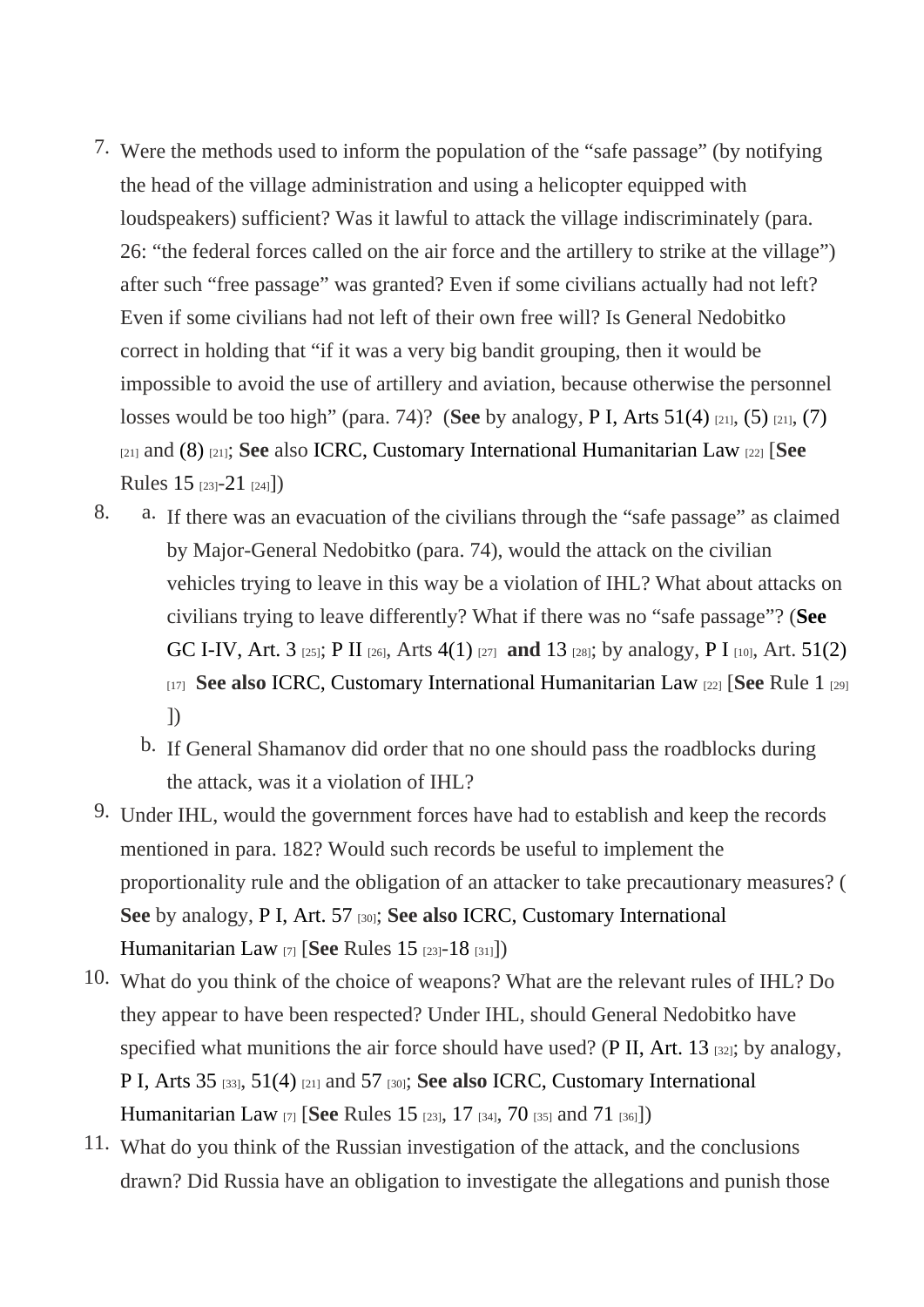responsible for crimes? Assuming that it did, did this investigation fulfil that obligation? Seeby analogy, GC I, Art. 49<sub>[37]</sub>; GC II, Art. 50<sub>[38]</sub>; GC III, Art. 129<sub>[39]</sub> ; [GC IV, Art. 146](https://www.icrc.org/applic/ihl/ihl.nsf/Article.xsp?action=openDocument&documentId=6F96EE4C7D1E72CAC12563CD0051C63A) $_{[40]}$ ; [P I, Art. 85\(1\)](https://www.icrc.org/applic/ihl/ihl.nsf/Article.xsp?action=openDocument&documentId=73D05A98B6CEB566C12563CD0051E1A0) $_{[41]}$ ; See alsdCRC, Customary International [Humanitarian Law](https://casebook.icrc.org/case-study/icrc-customary-international-humanitarian-law)<sub>7</sub> [See Rule[s 156](https://casebook.icrc.org/case-study/icrc-customary-international-humanitarian-law#rule_156) $_{[42]}$  and [158](https://casebook.icrc.org/case-study/icrc-customary-international-humanitarian-law#rule_158) $_{[43]}$ ])

12. Is the exemption from liability of servicemen conducting anti-terrorist operations compatible with IHL? Seeby analogy, HR, Art.  $3_{[44]}$ ; P I, Art.  $91_{[45]}$ ; See also [ICRC, Customary International Humanitarian L](https://casebook.icrc.org/case-study/icrc-customary-international-humanitarian-law)awSee Rule [150](https://casebook.icrc.org/case-study/icrc-customary-international-humanitarian-law#rule_150)[46]])

Source URL: https://casebook.icrc.org/case-study/echr-isayeva-v-russia

#### Links

[1] https://casebook.icrc.org/disclaimer-and-copyright

[2] http://hudoc.echr.coe.int/sites/eng/pages/search.aspx?i=001-68381

[3] http://www.echr.coe.int

#### [4]

https://www.icrc.org/applic/ihl/ihl.nsf/Article.xsp?action=openDocument&documentId=89E3AD97A4E5117AC12 [5]

https://www.icrc.org/applic/ihl/ihl.nsf/Article.xsp?action=openDocument&documentId=3E13C5E778F6842BC12 [6]

https://www.icrc.org/applic/ihl/ihl.nsf/Article.xsp?action=openDocument&documentId=1DA6804D318A5157C12

[7] https://casebook.icrc.org/case-study/icrc-customary-international-humanitarian-law

[8] https://ihl-databases.icrc.org/customary-ihl/eng/docs/v1\_cha\_chapter35

[9] https://ihl-databases.icrc.org/customary-ihl/eng/docs/v1\_cha\_chapter36

[10] https://ihl-

databases.icrc.org/applic/ihl/ihl.nsf/Treaty.xsp?documentId=D9E6B6264D7723C3C12563CD002D6CE4&action= [11] https://ihl-

databases.icrc.org/applic/ihl/ihl.nsf/Article.xsp?action=openDocument&documentId=50FB5579FB098FAAC125

[12] https://casebook.icrc.org/case-study/icrc-customary-international-humanitarian-law#rule\_20

[13] https://ihl-

databases.icrc.org/applic/ihl/ihl.nsf/Treaty.xsp?documentId=AE2D398352C5B028C12563CD002D6B5C&action [14] https://ihl-

databases.icrc.org/applic/ihl/ihl.nsf/Article.xsp?action=openDocument&documentId=732D7EA50DF1A5ECC12 [15] https://ihl-

databases.icrc.org/applic/ihl/ihl.nsf/Article.xsp?action=openDocument&documentId=3ED6299567787851C1256 [16] https://ihl-

databases.icrc.org/applic/ihl/ihl.nsf/Article.xsp?action=openDocument&documentId=A9CC9555B17BBF7CC12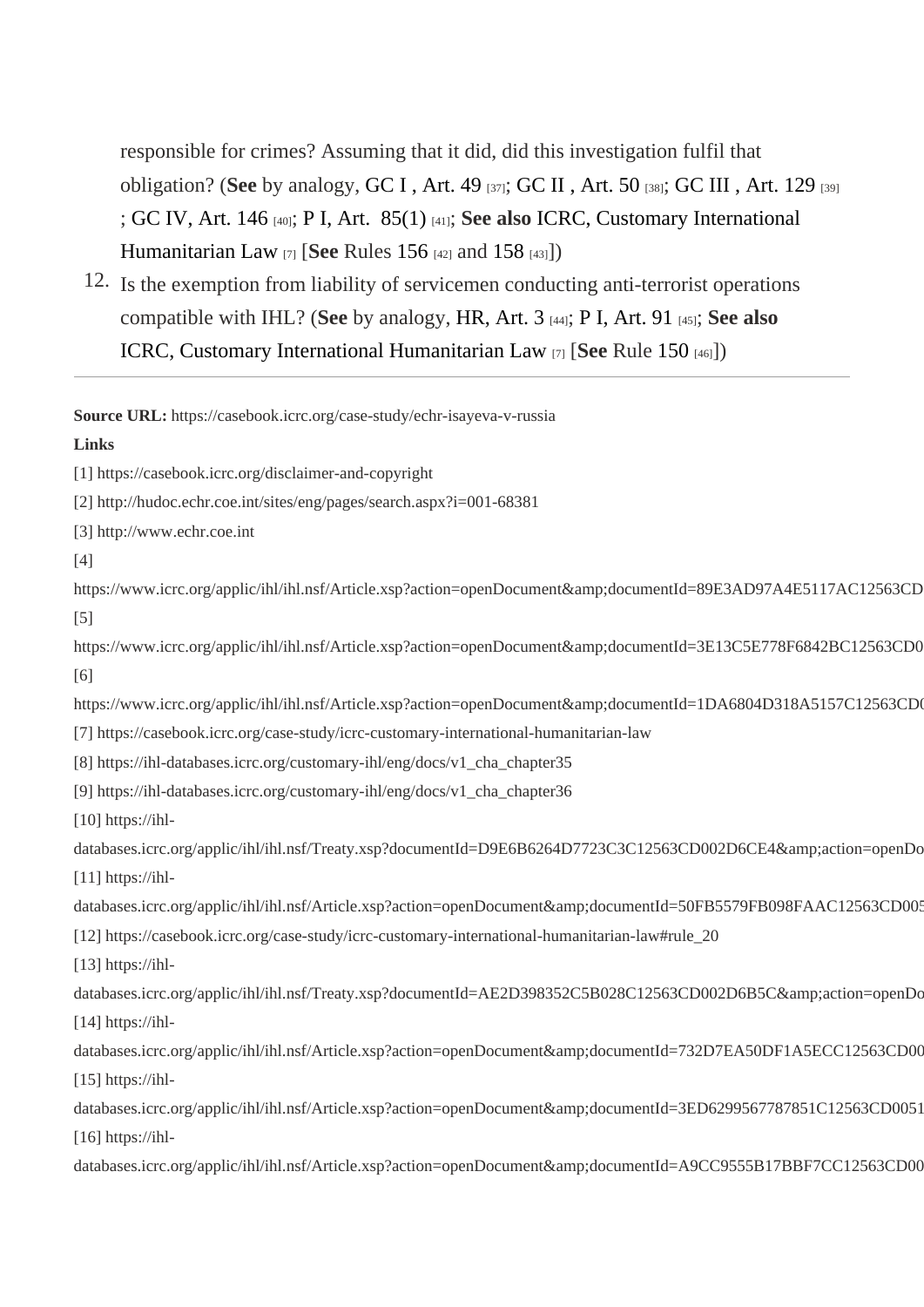[17] https://ihl-

databases.icrc.org/applic/ihl/ihl.nsf/Article.xsp?action=openDocument&documentId=4BEBD9920AE0AEAEC12563CD0 [18] https://ihl-

databases.icrc.org/applic/ihl/ihl.nsf/Article.xsp?action=openDocument&documentId=C995BF5C5BCFB0E2C12563CD00

[19] https://casebook.icrc.org/case-study/icrc-customary-international-humanitarian-law#rule22

[20] https://casebook.icrc.org/case-study/icrc-customary-international-humanitarian-law#rule\_24

[21]

https://www.icrc.org/applic/ihl/ihl.nsf/Article.xsp?action=openDocument&documentId=4BEBD9920AE0AEAEC12563C

[22] https://casebook.icrc.org/case-study/colombia-constitutional-conformity-protocol-ii

[23] https://casebook.icrc.org/case-study/icrc-customary-international-humanitarian-law#rule\_15

[24] https://casebook.icrc.org/case-study/icrc-customary-international-humanitarian-law#rule\_21

[25] https://ihl-databases.icrc.org/applic/ihl/ihl.nsf/ART/365-570006?OpenDocument

[26] https://ihl-

databases.icrc.org/applic/ihl/ihl.nsf/Treaty.xsp?documentId=AA0C5BCBAB5C4A85C12563CD002D6D09&action=openl [27] https://ihl-

databases.icrc.org/applic/ihl/ihl.nsf/Article.xsp?action=openDocument&documentId=F9CBD575D47CA6C8C12563CD00 [28] https://ihl-

databases.icrc.org/applic/ihl/ihl.nsf/Article.xsp?action=openDocument&documentId=A366465E238B1934C12563CD005

[29] https://casebook.icrc.org/case-study/icrc-customary-international-humanitarian-law#rule\_1

[30]

https://www.icrc.org/applic/ihl/ihl.nsf/Article.xsp?action=openDocument&documentId=50FB5579FB098FAAC12563CD

[31] https://casebook.icrc.org/case-study/icrc-customary-international-humanitarian-law#rule\_18

[32]

https://www.icrc.org/applic/ihl/ihl.nsf/Article.xsp?action=openDocument&documentId=A366465E238B1934C12563CD0 [33]

https://www.icrc.org/applic/ihl/ihl.nsf/Article.xsp?action=openDocument&documentId=0DF4B935977689E8C12563CD0

[34] https://casebook.icrc.org/case-study/icrc-customary-international-humanitarian-law#rule\_17

[35] https://casebook.icrc.org/case-study/icrc-customary-international-humanitarian-law#rule\_70

[36] https://casebook.icrc.org/case-study/icrc-customary-international-humanitarian-law#rule\_71

[37]

https://www.icrc.org/applic/ihl/ihl.nsf/Article.xsp?action=openDocument&documentId=3F6C2B8B20272F58C12563CD0 [38]

https://www.icrc.org/applic/ihl/ihl.nsf/Article.xsp?action=openDocument&documentId=58854E245CB34B82C12563CD0 [39]

https://www.icrc.org/applic/ihl/ihl.nsf/Article.xsp?action=openDocument&documentId=C083F579BD003884C12563CD0 [40]